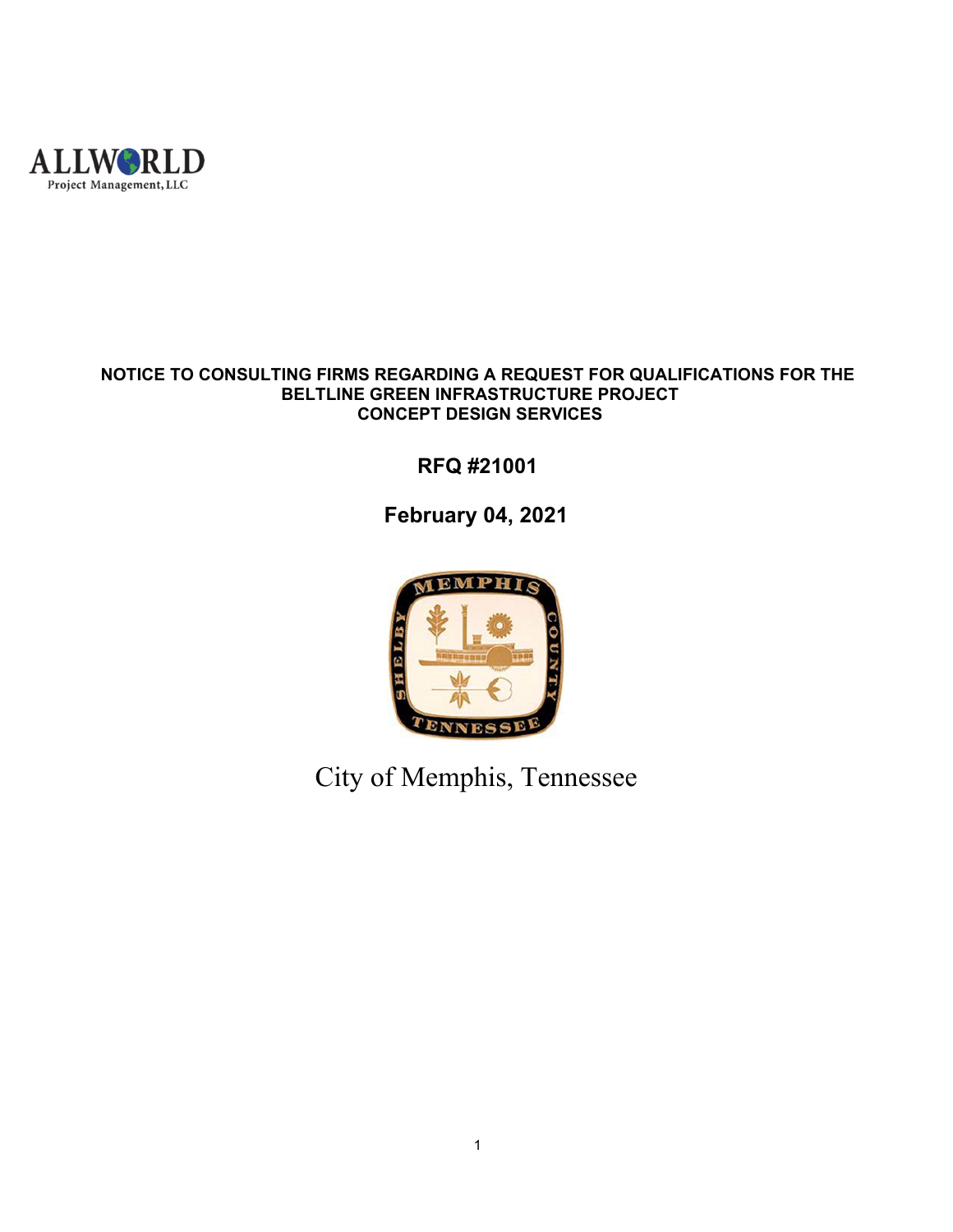Allworld Project Management, LLC ("City's Program Manager") seeks to retain the services of a professional engineering consulting team to provide planning, engineering, design, and evaluation services related to the preparation of concept design plans for the **Beltline Green Infrastructure Project ("Project")**. This Project will likely include a suite of progressive and innovative approaches to stormwater management and include metrics analysis to capture volume of stormwater managed with each intervention/project.

### **1.0 STATEMENT OF QUALIFICATIONS (SOQ) SUBMITTAL INSTRUCTIONS**

To be considered, firms (or teams) must submit via email a PDF with a Letter of Interest and "Statement of Qualifications" (SOQ) to:

John Cameron Email: MSQ2Procurement@allworldmail.com

Subject line of the email must include, "Beltline Green Infrastructure Project Proposal." The City of Memphis and City's Program Manager reserves the right at any time to change or extend the due date and time for any reason.

**DATE:** March 12, 2021

**TIME:** Until 3:00 PM local time (Responses will NOT be accepted after 3:00 PM)

#### **SOQ SUBMITTAL**

The SOQ submittals will be received up and until 3:00 PM local time on March 12, 2021 via email at MSQ2Procurement@allworldmail.com

The email containing the SOQ shall contain at a minimum the Respondent's name, the name of the Project.

**Firms/Teams desiring to submit a Statement of Qualifications should carefully review these instructions. Compliance with all requirements will be solely the responsibility of the Respondent.** 

#### **Schedule of Events**

The following schedule will be adhered to during the selection process. It is subject to change at the sole discretion of The City's Program Manager (all times Central):

#### **EVENT EVENT DATE/TIME**

| <b>Issue Solicitation</b>                 | February 4, 2021                                          |
|-------------------------------------------|-----------------------------------------------------------|
| Pre-proposal Meeting                      | February 11, 2021, 10:00 AM (Zoom Link<br>provided below) |
| Deadline for submitting written questions | February 18, 2021, 5:00 PM                                |
| Anticipated Release of Written Answers    | February 25, 2021                                         |
| Deadline for Submission of Qualifications | March 12, 2021, deadline 3:00 PM                          |
| <b>Expected Date of Award of Contract</b> | April 1, 2021                                             |
| <b>Expected Contract Start Date</b>       | May 3, 2021                                               |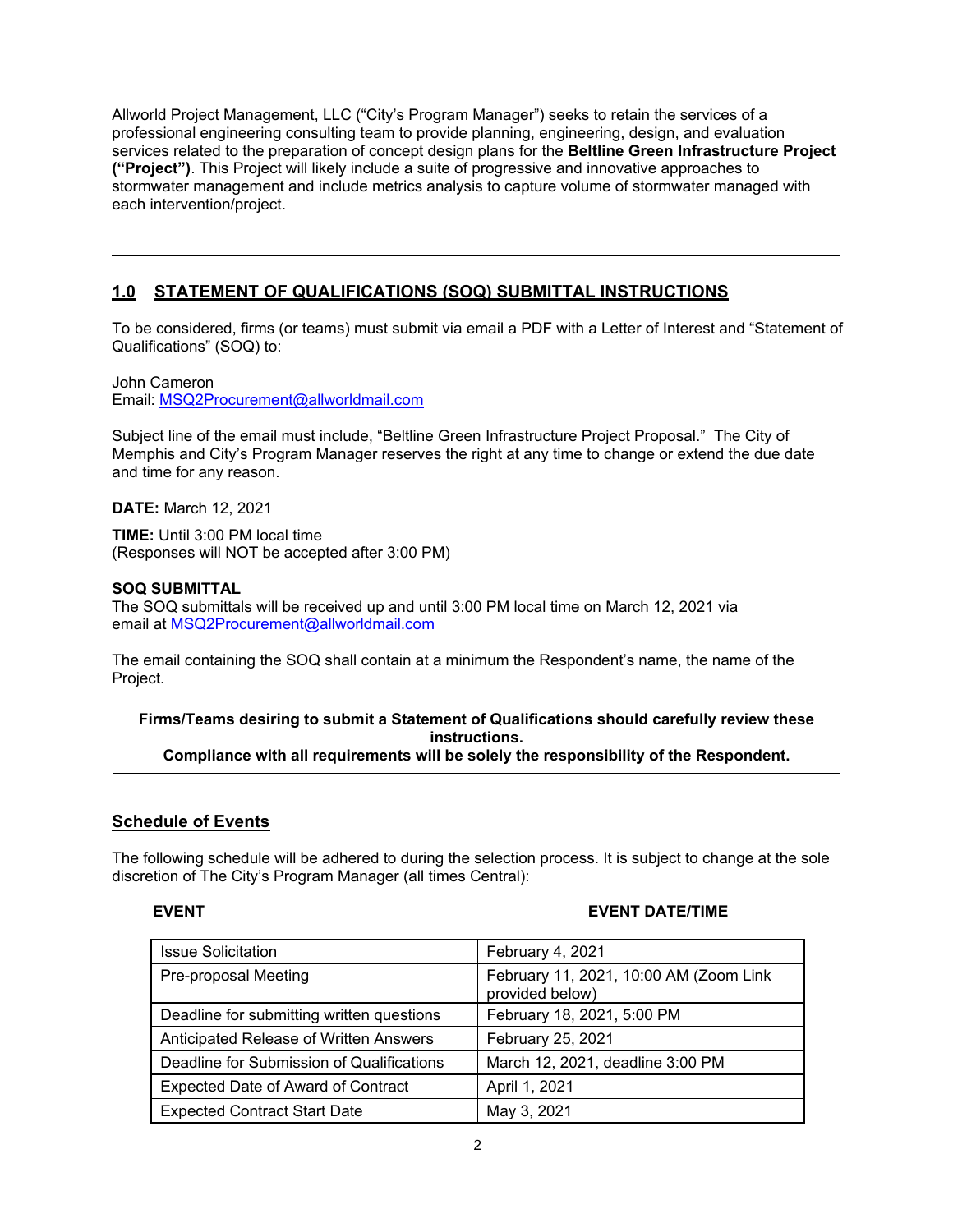#### **Pre-proposal Meeting Information:**

A non-mandatory Pre-proposal meeting will be held on Thursday, February 11, 2021 at 10:00am. Please use the Zoom Information below to access the meeting:

Join Zoom Meeting https://zoom.us/j/95745390437?pwd=d3BXTi9reGVwZFRXVG8zbWF6eEJsdz09 Meeting ID: 957 4539 0437 Passcode: 397060 One tap mobile +13126266799,,95745390437#,,,,\*397060# US (Chicago) +19292056099,,95745390437#,,,,\*397060# US (New York) Dial by your location +1 312 626 6799 US (Chicago) +1 929 205 6099 US (New York) +1 301 715 8592 US (Washington DC) +1 346 248 7799 US (Houston) +1 669 900 6833 US (San Jose) +1 253 215 8782 US (Tacoma) Meeting ID: 957 4539 0437 Passcode: 397060 Find your local number: https://zoom.us/u/apGp5Izzr

#### **FALSE OR MISLEADING STATEMENTS**

If a Response contains false or misleading statements or references that do not support a function, attribute, capability or condition requested by the Responder, the entire Response may be rejected.

#### **CLARIFICATION OF PROPOSAL**

City's Program Manager reserves the right to obtain clarification of any point in a Response or to obtain additional information as necessary to properly evaluate a particular Response. Failure to respond to such a request for additional information or clarification in a timely manner may result in rejection of the Response.

#### **ACCEPTANCE OF PROPOSAL CONTENT**

The contents of any SOQ submitted for consideration will become, at City Program Manager's option, a part of any future contract agreement. Failure to accept this condition may result in rejection of the Response.

#### **RESPONSIVENESS**

Respondents should respond to all requirements of the SOQ to the maximum extent possible and are required to clearly identify any limitations or exceptions to the requirements.

#### **INTERPRETATIONS AND ADDENDA**

If any prospective firm/team is in doubt as to the true meaning of any part of the Requirements for Preparing and Submitting Statement of Qualifications for the requested services, they may submit a written request via email (verbal requests will not be accepted) for an interpretation prior to the Last Date for Questions, as noted in the Selection Schedule. The person submitting the request will be responsible for its prompt delivery. Any interpretation of the proposed documents will be made only by addendum transmitted to each party receiving a set of such documents and will be sent to all SOQ respondents. The City's Program Manager or the City of Memphis will not be responsible for any other explanations or interpretations of the proposed documents.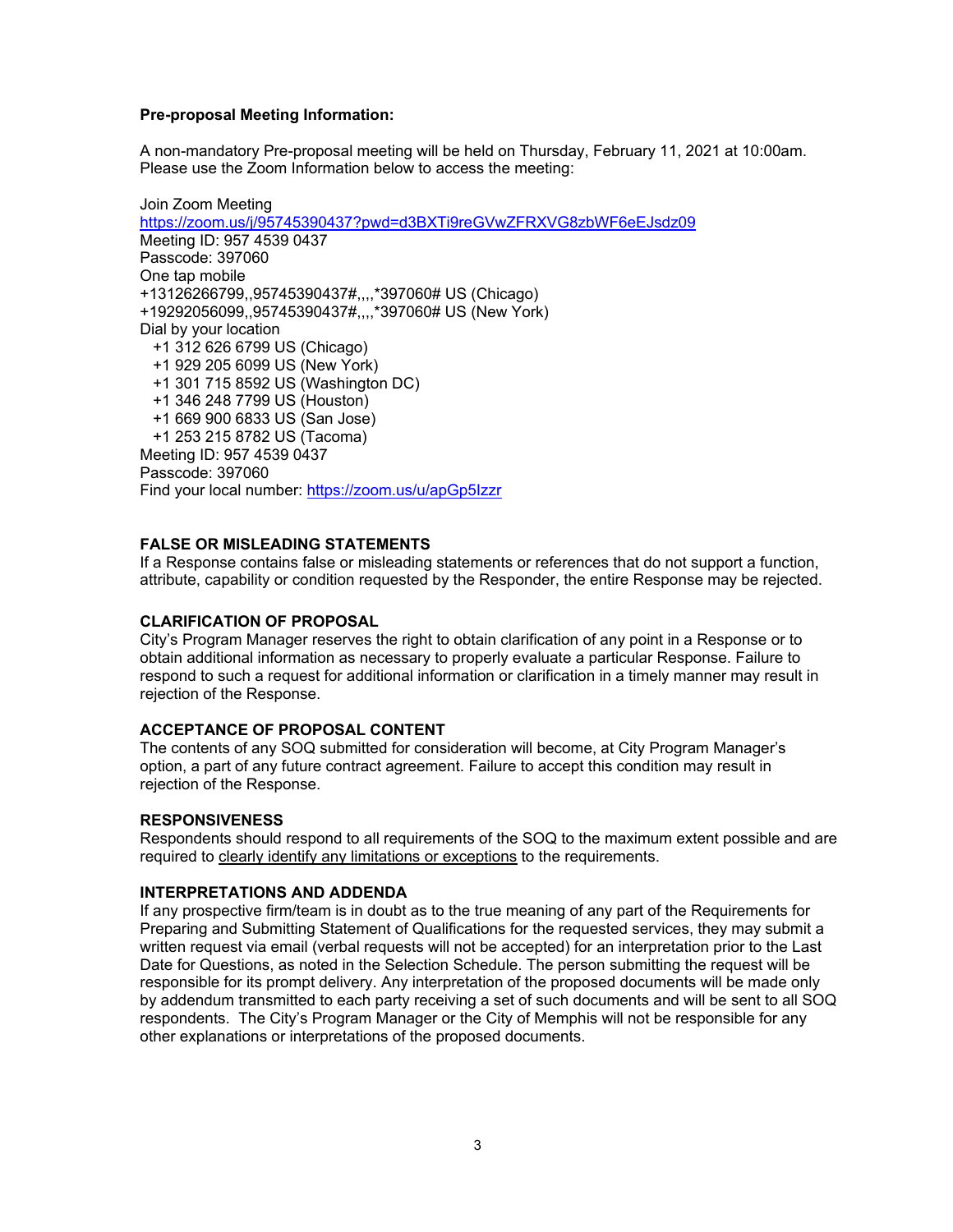#### **SUBMIT ALL QUESTIONS BY E-MAIL TO:**

Attn: John Cameron, PE msq2procurement@allworldmail.com Cc: Kimbra Bernard kbernard@allworldmail.com

There shall be no communication between the firm/team, their employees or subcontractors concerning this Statement of Qualifications to anyone within the City's Program Manager's or The City of Memphis' personnel or any such person's spouse, child, parent, brother, sister, dependent or person assuming a relationship being the substantially equivalent of the above except through John Cameron and Kimbra Bernard. Evaluation Committee members and other Allworld Project Management personnel, are not to be contacted prior to the City of Memphis or the City's Program Manager's decision to approve or reject the Evaluation Committee's recommendation.

Specifically, this NO-CONTACT PERIOD shall commence on the initial date of the advertisement for the Statement of Qualifications and continue through and include the date the City of Memphis and The City's Program Manager makes its determination to approve or reject the Evaluation Committee's recommendation. Failure to meet any of these requirements may disqualify your firm/team from consideration.

**Failure to comply with the above requirement will be grounds for disqualification.** 

#### **MODIFICATION OR WITHDRAWAL OF SUBMITTALS**

#### **REJECTION OF RESPONSES**

To the extent permitted by applicable local, state and federal laws and regulations, The City's Program Manager reserves both the right to reject any and all Responses, to waive any and all informalities not involving price, time, or changes in the work with the successful Respondent, and the right to disregard all non-conforming, non-responsive, unbalanced or conditional Responses. Also, the City's Program Manager reserves the right to reject a Response, in its sole discretion, if the City of Memphis believes that it would not be in its best interest to make an award to that Respondent.

The City's Program Manager reserves the right to reject any Response if the evidence submitted by the Responder, or if the investigation of such Respondent, fails to satisfy The City's Program Manager that such Respondent is properly qualified to carry out the obligations and to complete the work contemplated therein. All Responses will be rejected if there is reason to believe that collusion exists among Respondents. Responses will be considered irregular and may be rejected if they show serious omissions, alterations in form, additions not called for, conditions or unauthorized alterations, or irregularities of any kind.

#### **ERRORS IN RESPONSES**

Responders or their authorized representatives are expected to fully inform themselves as to the conditions, requirements and specifications before submitting Responses; failure to do so will be at the Responder's own risk.

#### **ADDENDA**

Addenda may be issued prior to the receipt of the Responses for the purpose of changing or clarifying the intent of this document. All addenda will become a part of the SOQ and the Respondent shall acknowledge receipt of all addenda in their Response.

#### **M/WBE PARTICIPATION**

The Stormwater Management Program has a combined M/WBE goal of 27**%**. Firms/Teams meeting the requirements for the Stormwater Program Management M/WBE goals must be registered on the City's Equal Business Opportunity (EBO) list. Link to EBO List: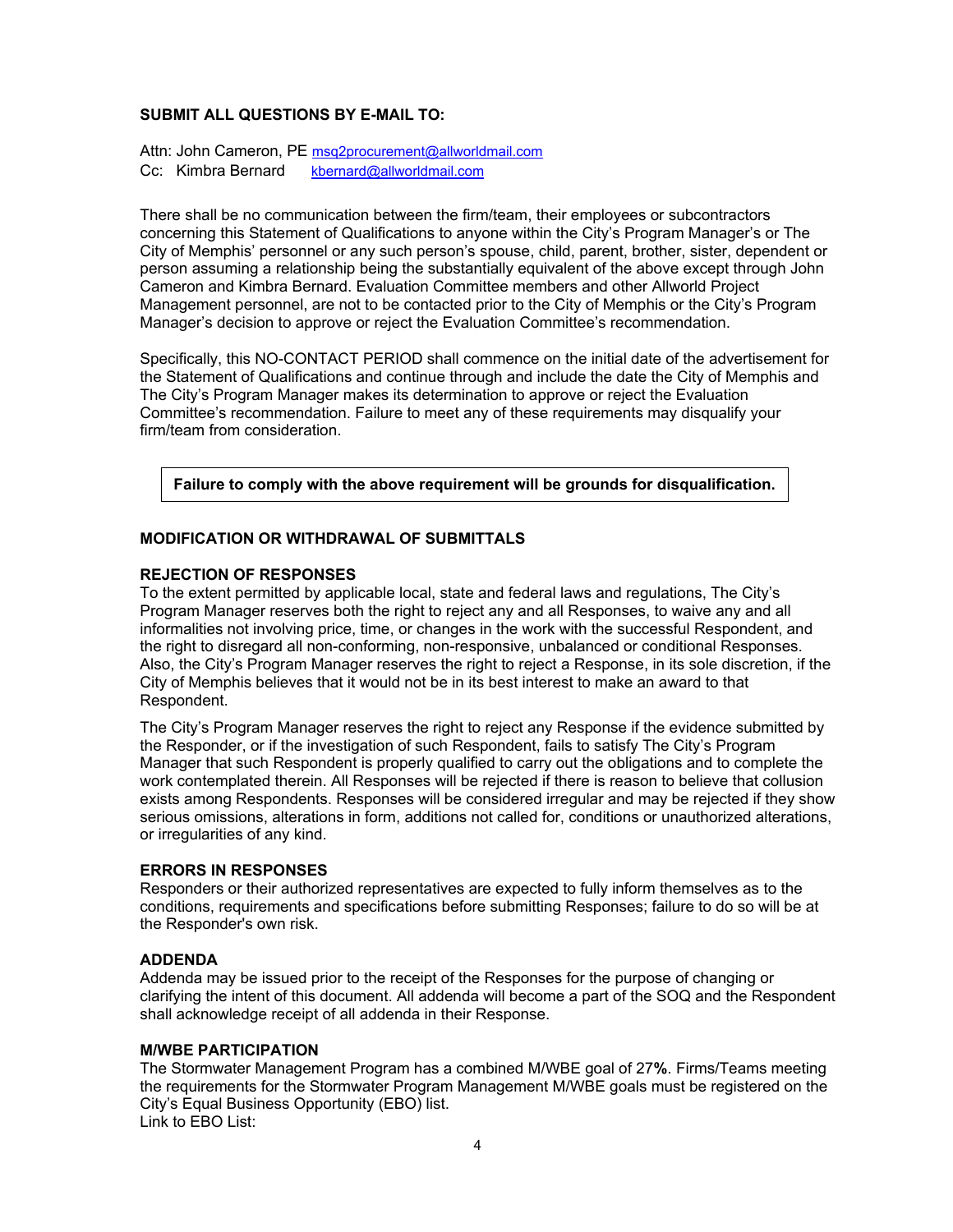https://memphis.mwsbe.com/FrontEnd/SearchCertifiedDirectory.asp?XID=9922&TN=memphis

The City of Memphis and the Allworld Project Management, LLC are firmly committed to the principles of diversity and inclusion. Increasing opportunities for minority and women-owned businesses is a high priority.

To achieve this goal, the City's Program Manager requires that a best-faith effort be made to avail any potential opportunities to qualified minority and women-owned businesses.

Joint Venture & Creative Partnerships: It is strongly suggested that larger firms/teams consider collaborating with MWBE companies to allow more participation in the scope of work. Joint ventures recognized by a binding, executed legal agreement and/or similar value-added partnerships are encouraged.

#### **SAFETY REQUIREMENTS**

The Consulting Team shall be solely and exclusively responsible for compliance with all safety requirements and for the safety of all persons and property. Consulting Team shall comply, and shall secure compliance by Subconsultants, with all applicable health and safety laws and regulations. Consulting Team agrees to conduct its operations to provide maximum safety and shall, while on the premises of Purchaser or Owner or on the Jobsite, comply with the safety programs and regulations of Purchaser and of Owner, if any.

#### **OTHER ITEMS**

This SOQ does not commit the City's Program Manager or The City of Memphis to enter into a contract, nor does it obligate The City of Memphis to pay for any costs incurred in the preparation and submission of Responses or in anticipation of a contract. Costs of preparing the Statement of Qualification in response to this request are solely the responsibility of the Respondent.

By responding to this solicitation, the respondent attests that no employee of Allworld Project Management, Program Management Team, or City of Memphis employee or any such person's spouse, child, parent, brother, sister, dependent or person assuming a relationship being the substantially equivalent of the above, has an existing or pending, direct or indirect, financial interest in the respondent's business.

No Respondents to this solicitation shall discriminate against any employee or applicant for employment because of race, religion, color, sex, age, or national origin.

#### **2.0 SOQ SUBMITTAL REQUIREMENTS**

#### **STATEMENT OF PURPOSE**

This project originates from a collaborative effort, synthesizing recommendations from the City of Memphis' Division of Engineering's Drainage Studies, the Division of Planning and Development's Regional Resilience Master Plan, the Memphis Area Climate Action Plan, and Memphis 3.0 Comprehensive Plan. The project aims to prioritize an innovative stormwater management approach integrating green infrastructure and illustrate how these efforts can also contribute to other socioeconomic co-benefits. This project suite will highlight how the City invests in equitable and innovative solutions to stormwater management and makes improvements to neighborhoods that have meaningful impact to its residents and the City overall.

This project is being funded partially by Stormwater Revenue Bonds and will subsequently secure the remainder of its design and construction funding through the City of Memphis' first offering of an Environmental Impact Bond (EIB). The EIB is a municipal bond that includes a prediction of the expected project outcomes ("outcome metric"). This requires the respondent to estimate the outcome from the designed projects (i.e., stormwater volume storage capacity) before EIB Issuance. The EIB is intended to support sustainable and green stormwater infrastructure, while measuring multiple co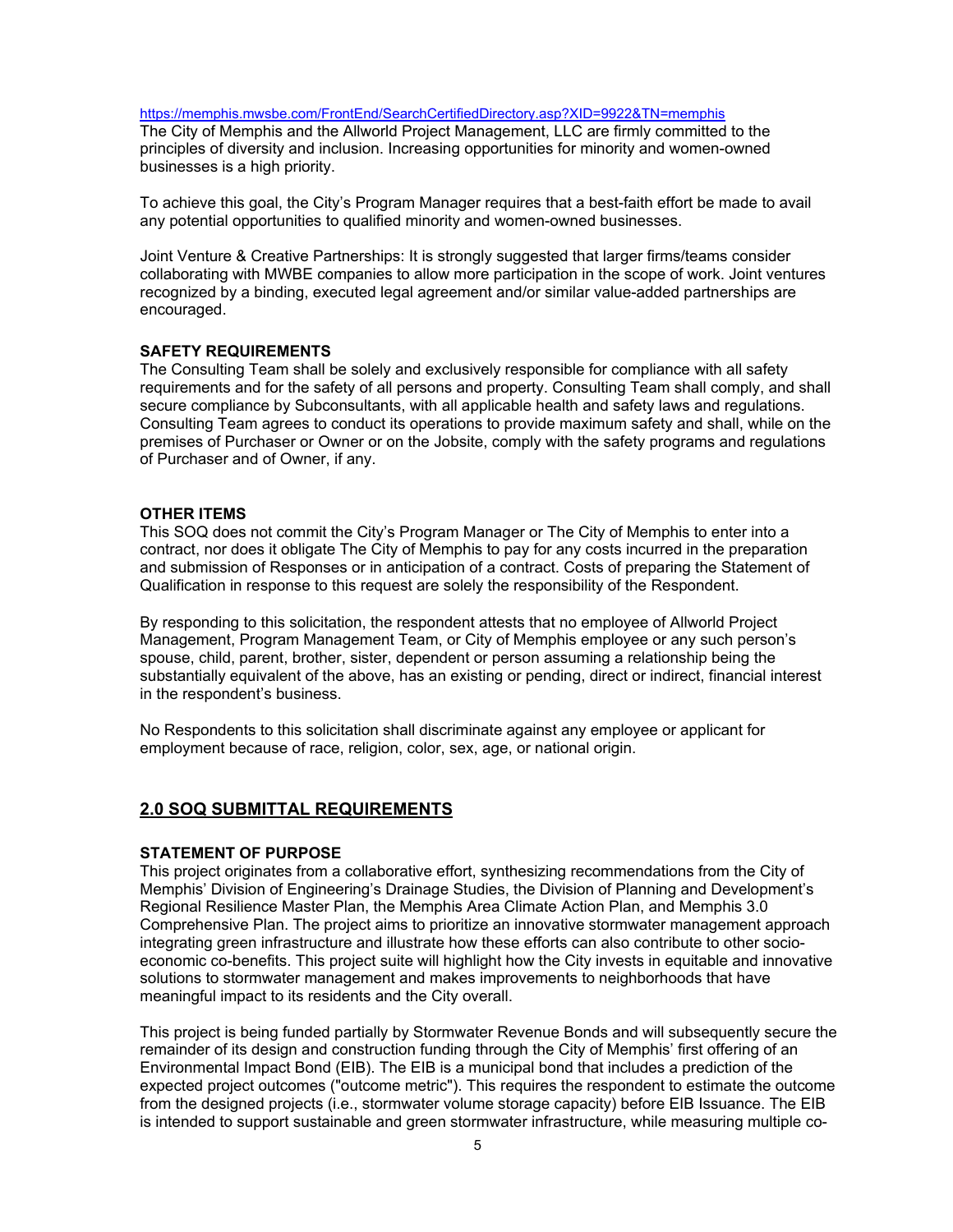benefits to mitigate flood risks and provide broader neighborhood improvements. This project shall adhere to all Federal and State regulations and requirements. The professional consulting firms (the Prime) and all sub consultants must be registered with the City of Memphis' Division of Engineering. Payment for services shall be made based on the work complete in each section of the scope of services.

#### **TERM OF ENGAGEMENT**

All Responses provided will be valid through at least June 30, 2021.

#### **SCOPE OF WORK DESCRIPTION**

The following section provides a general description of the Work required. The section outlines professional services to be provided by the firm/team for Concept Design Services to facilitate subsequent design of stormwater management systems in the Beltline Neighborhood. The scope of services will include, but are not limited to, the following:

- Prepare concept level design plans for the project suite as outlined in Table 1.
- Collaborate with the City of Memphis' 'Green Infrastructure Working Group' including representatives from the Divisions of Planning and Development, Public Works, Engineering and the City's Program Manager, along with additional consultants selected for portions of this assignment. This may, but not exclusively, include virtual meetings, bi-monthly or monthly updates, seeking dialogue and building a shared understanding of how these projects will impact resident's quality of life rather than simply address stormwater capture. This process will be guided and coordinated through Division of Planning and Development staff.
- Calculation and documentation of EIB outcome metrics (e.g., volume calculations of stormwater storage/capture capacity) and input/discussion of project outcomes involving other potential co-benefits such as water quality improvement, green space access, equity impacts, and/or other resident benefits. It is understood that EIB outcome metrics calculated at the end of conceptual design should give reliable guidance through final design.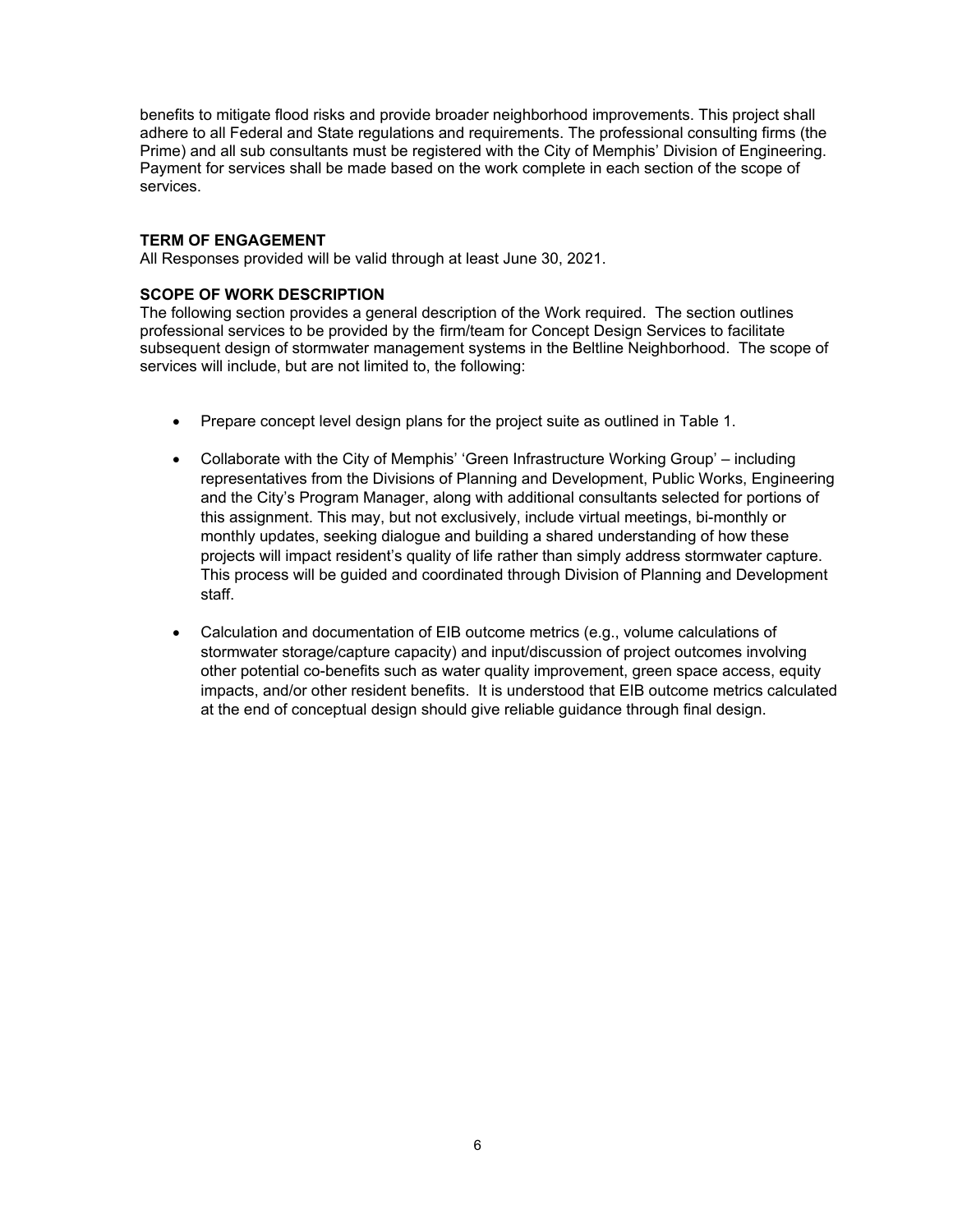Table 1: Project descriptions and expected EIB Project Scope components and outcomes. Note that these are subject to change as projects tie together. Volume capture capacity will be included in each project as part of the disclosure package of quantifiable outcomes.

|   | Project                                                                                   | Description/Type                                                                                                                                                                                                                                                                                                                                                                     | Expected/Ideal Components or                                                                                                                                                                                                                                                                                                                 |
|---|-------------------------------------------------------------------------------------------|--------------------------------------------------------------------------------------------------------------------------------------------------------------------------------------------------------------------------------------------------------------------------------------------------------------------------------------------------------------------------------------|----------------------------------------------------------------------------------------------------------------------------------------------------------------------------------------------------------------------------------------------------------------------------------------------------------------------------------------------|
|   |                                                                                           |                                                                                                                                                                                                                                                                                                                                                                                      | Outcomes                                                                                                                                                                                                                                                                                                                                     |
| A | Hollywood Street,<br>Union to Southern                                                    | Complete streetscape design<br>including green elements.<br>Reconstruction of Hollywood<br>Street with green infrastructure<br>components as well as pedestrian<br>and bike lane upgrades.                                                                                                                                                                                           | Components may include a road diet<br>incorporating bioswale curb cuts,<br>connectivity between Beltline, Liberty<br>Park and the Greenline along with<br>improved pedestrian and bicycle safety<br>measures such as traffic calming<br>components and striping. Coordination<br>with Innovation Corridor BRT route<br>development and CNRR. |
| В | Liberty Bowl North<br>Underground<br>Detention                                            | Could include permeable<br>pavement, bioswales<br>underground detention (with or<br>without infiltration) including<br>400,000 cubic feet of storage.<br>Located at existing parking lots<br>between the Liberty Bowl<br>Memorial Stadium and the<br>Children's Museum of Memphis.                                                                                                   | Ties into parking lot greening (such as<br>capturing bioswale drainage or<br>redirecting sheet flow from<br>impermeable parking surfaces).<br><b>Contributes to Cypress Creek</b><br>watershed-level goals.                                                                                                                                  |
| C | <b>Liberty Bowl</b><br>Southwest<br>Detention                                             | This project includes a<br>combination of permeable<br>pavement, bioswales,<br>aboveground and underground<br>detention facilities (with or without<br>infiltration) providing at least<br>1,300,000 cubic feet of storage.                                                                                                                                                          | Helps mitigate local flooding and limits<br>peak flow to the Beltline neighborhood<br>to the east. Contributes to Cypress<br>Creek watershed-level goals.<br>Connectivity to trails and park system<br>planned between Liberty Park and the<br>Beltline neighborhood.                                                                        |
| D | <b>Beltline Urban Park</b><br>Construction                                                | Neighborhood green space<br>incorporating walking trails,<br>educational signage, and<br>naturalization of the existing<br>channelized stream. Specific<br>park boundaries to be identified<br>contingent upon property<br>acquisitions.                                                                                                                                             | Create connectivity to other adjacent<br>projects (Hollywood Street, Liberty<br>Park, etc.) along with neighborhood<br>amenities. Improved neighborhood<br>park, stable natural channel, and<br>improved water quality.                                                                                                                      |
| E | <b>Beltline Park to</b><br>Josephine Channel<br>Improvements &<br><b>Culvert Upgrades</b> | Upsize culverts and naturalize the<br>concrete channel conveyance<br>along the reach between the<br>Beltline Urban Park and<br>Josephine. This project may<br>include upsizing of culvert<br>crossings at Boston, Buntyn and<br>Josephine. May include securing<br>easements if components are<br>outside City ROW and include<br>innovative approaches beyond<br>replacing culvert. | This component can include vegetation<br>that supports a functioning stream<br>channel with sufficient capacity to<br>capture neighborhood drainage                                                                                                                                                                                          |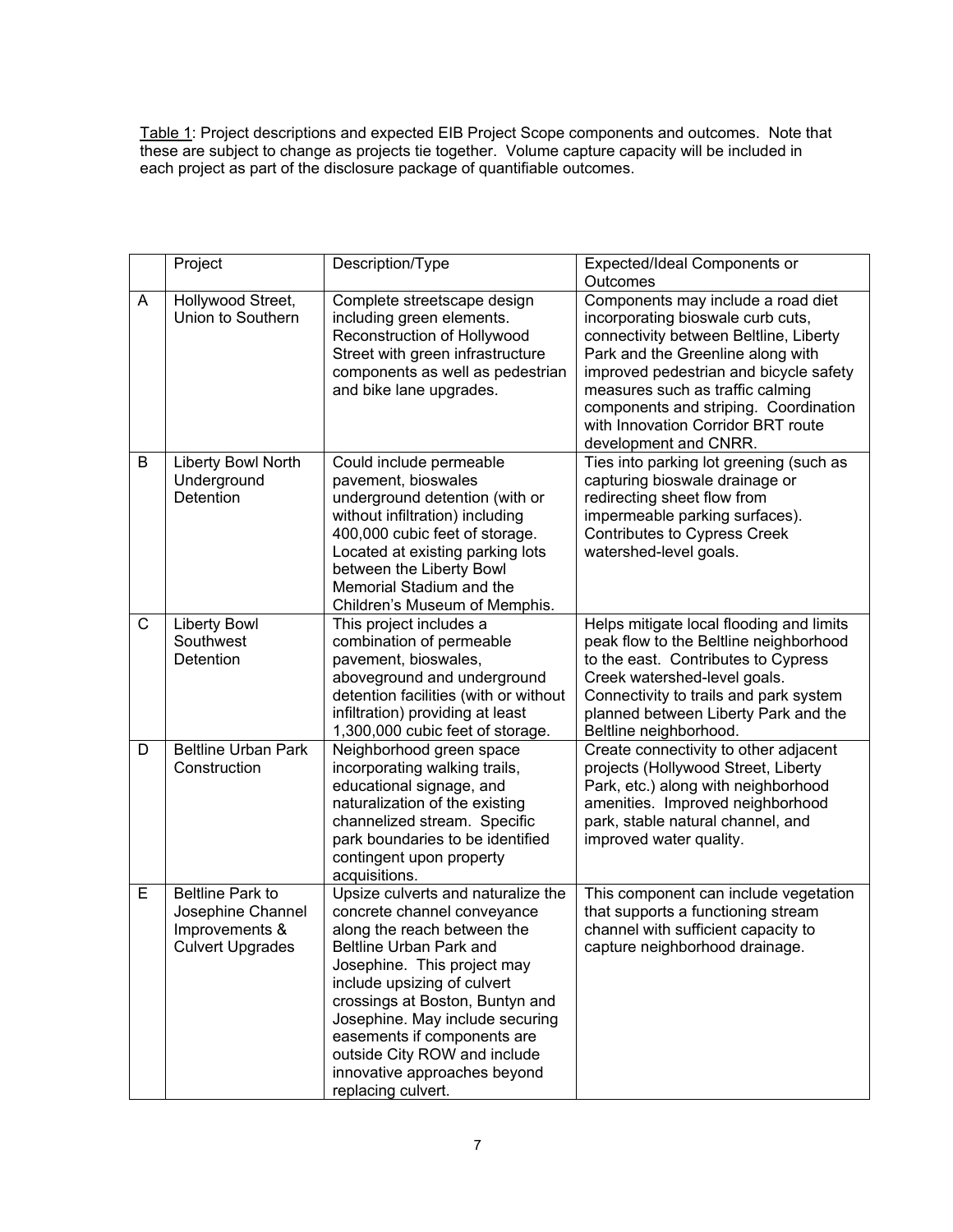#### **Concept Design Package Deliverables:**

- 1. Site Plan near final
- 2. Plan and Profile: Design will include elevations and alignment stations.
- 3. Grading & Drainage Plan: Will include topography, inverts, and finished grades.
- 4. Erosion Control Plan (ECP): Proposed erosion control detail along with best management practices employed in developed design.
- 5. Post Construction Runoff Control Plan (PCRCP): Will identify control detail along with best management practices employed in developed design.
- 6. Public Infrastructure Details: Identify all infrastructure improvements and detail.
- 7. Traffic Control: Detail how traffic will be impacted during construction phase.
- 8. Stormwater Volume Capture/Storage Capacity: Detailed calculations or models demonstrating the stormwater impacts and capacity of each project to contribute to stormwater capture, retention, or detention. Description of the outcome methodology must also be included.
- 9. Expected Workforce Impact: Include a qualitative assessment of how the projects will advance workforce development opportunities for the City (such as ongoing maintenance for green infrastructure by small businesses)

#### **Estimated Schedule of Performance Work**

Current Assignment:

 Concept Design Services (concurrent with permit acquisitions as required) – May 2021 – Aug 2021

Assignments by intended amendment:

- Following EIB Issuance, design to 100% Jan 2022 Dec 2022
- Construction First Quarter 2023

#### **SELECTION PROCESS**

This Request for Qualifications ("RFQ") is an invitation by the City's Program Manager to Design Professionals to submit their qualifications and all other required submissions to perform the services in this RFQ.

The submittal in response to this RFQ will be reviewed and evaluated in accordance with the following:

- General background about the firm(s) or team history, office locations, number of staff, etc. (15%)
- Staff availability location, access, etc. (10%)
- A list of constructed projects with a similar size, design scope and public engagement as the proposed work. (20%)
- Plan for co-production of the project suite with City staff and other stakeholders (20%)
- Conceptual project design approach with green infrastructure additions for the projects listed above (30%)
- The proposing team includes a Diversity Inclusion Plan which specifies the responsibilities of the project team members and meets or exceeds the Program M/WBE Goal (5%)

The submittal will be reviewed by an Evaluation Committee comprised of the City's Program Manager's Staff and City Staff that will make a recommendation of the firm(s)/team(s) based on the submissions. Recommendations will be reviewed with the City of Memphis for concurrence on selection. If the Evaluation Committee cannot reach a consensus based on the submissions, the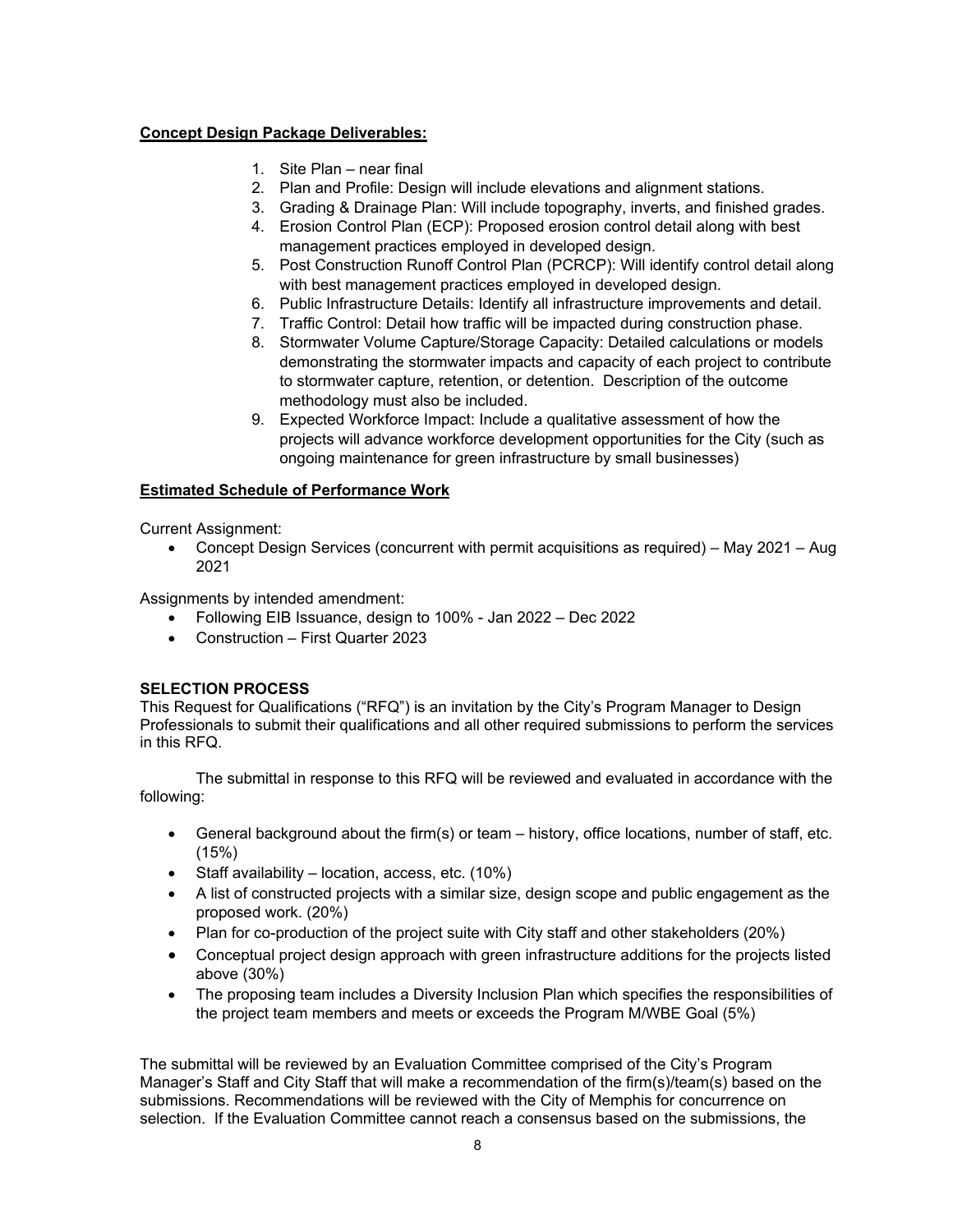submitting firms/teams may be required to make a presentation to the Evaluation Committee and/or submit a more detailed response. The Evaluation Committee reserves the right to reject any and all submittals, to waive any informality in submittals, and negotiate changes in the scope of services to be provided. Similarly, the Evaluation Committee is not responsible for, and will not open, any proposal responses that are received later than the date and time stated below. All submitters will be advised when a selection has been made.

Evaluation proceedings will be conducted within the established guidelines regarding equal employment opportunity and nondiscriminatory action based upon the grounds of race, color, sex, creed or national origin. Interested certified Equal Business Opportunity (EBO) firms/teams as well as other minority/women-owned firms are encouraged to respond to all advertisements by City of Memphis and/or the City's Program Manager.

Selection will be based upon the judgement of the Evaluation Committee in obtaining a Design Professional that will be in the best interests of the City. This RFQ is not a request for a competitive bid. Design Professional's submittal of a proposal in response to this RFQ does not create any right in or expectation to a contract with the City.

It is anticipated that between one (1) and three (3) firms/teams will be selected for assignments. Submitting teams should be able to perform all portions of the scope of work.

This initial selection will be for concept design services. The successful responder will be expected to execute a contract for concept design. (see Sample Contract below) The Program Manager will have the option to amend the contract to continue through 100% design, and possibly through construction services. If more than one firm/team is chosen for concept design, each firm's/team's option to extend will be considered separately.

Any changes to this Request for Qualifications will be issued and posted on the following website: www.memphistn.gov/business/rfps-rfqs/. Submittals must include acknowledgement of any addendums issued prior to due date.

Selected prime firms will be required to supply evidence of sufficient insurance before award of the contract.

All costs of preparation for responses to this Request for Qualifications are the responsibility of the responding firms/teams.

#### **QUALIFICATIONS CRITERIA**

SOQs should be concise. Excessive language or unclear SOQ responses may jeopardize your firm's/team's chances of being approved for the project. The SOQ must comply with the format and content described below. Do not include any information in the SOQ that is not specifically requested. It is the responsibility of the Design Professional to include relevant professional qualifications and other information pertaining to the RFQ. The statement of qualifications should include the following:

- 1. General background about the firm(s) or team outlining the history, office locations, number of staff.
- 2. Staff Expertise & Availability. This section should describe the location, access, expertise and experience, and document relevant qualifications and registrations. Organization chart should be located within this section.
- 3. Project Experience demonstrating constructed projects with a similar size, design scope and public engagement as the proposed work. (5 pages max.)
- 4. Project Understanding and Approach that details the (10 pages max.)
	- i. Plan for co-production of the concept design with City staff and other stakeholders.
	- ii. Conceptual project design approach with green infrastructure additions for the projects listed.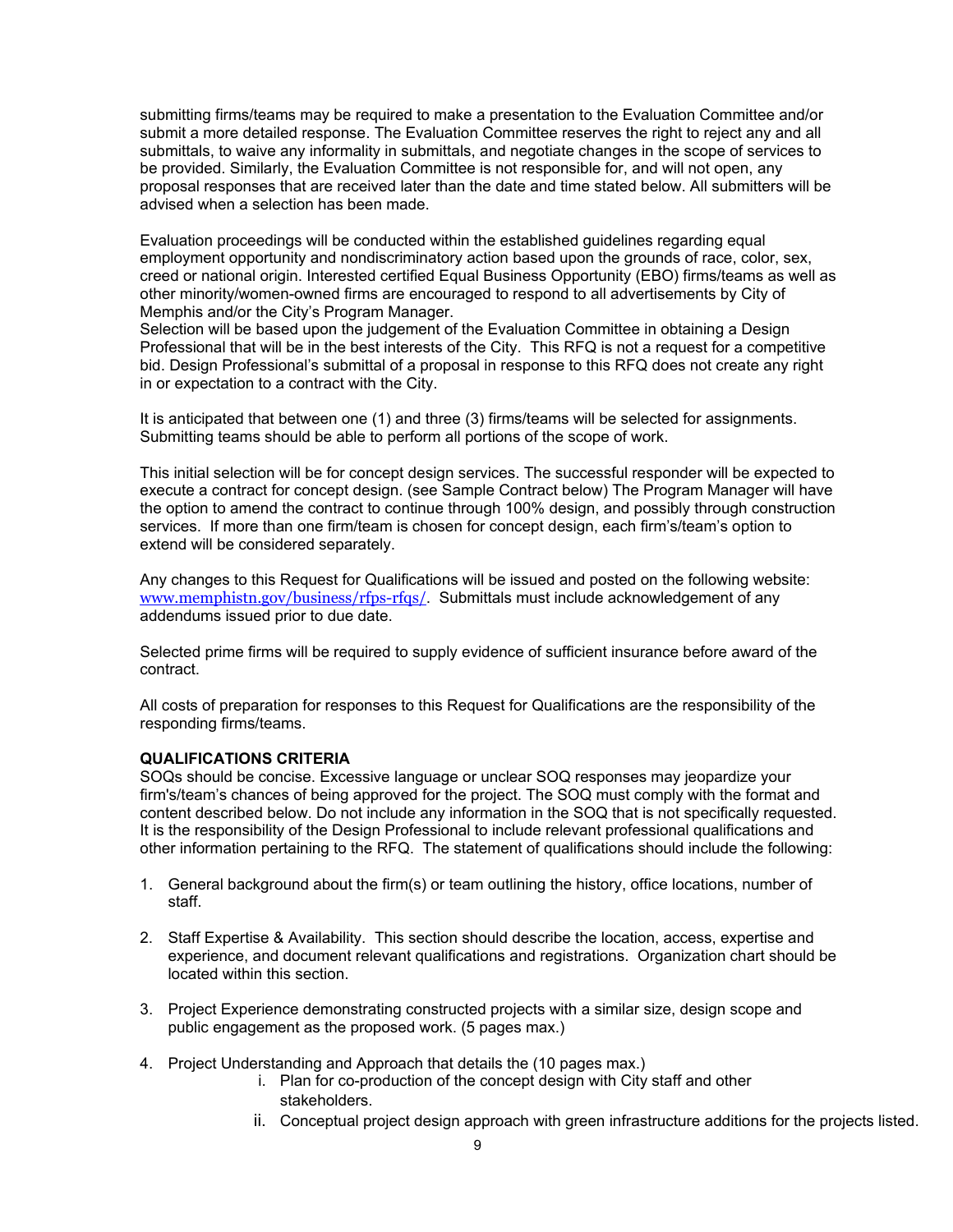Project Concept Design Schedule. Include a discussion and Gantt chart schedule based on the project approach indicating start and finish times and total duration of the work proposed as part of this contract.

- iii. Description of Quality Assurance Plan
- 5. Demonstrate that the proposing team meets or exceeds the Equal Business Opportunity (EBO) Goal.

Proposals shall be a maximum of 20 pages in a minimum 11-point Font. Pages can include 8  $\frac{1}{2}$  x11" with 1" margins, and foldouts permitted if addressing project design or graphics. Foldouts are permitted in 11x17 sheet size but will count as 2 pages. Covers, Tables of Contents, resumes, and divider tabs are not included in the page count, provided no additional information is included on those pages. Each individual resume should be limited to 2 pages. Submissions greater than 15MB in size will be transmitted via some other digital transfer process with provision of a link via email to enable download.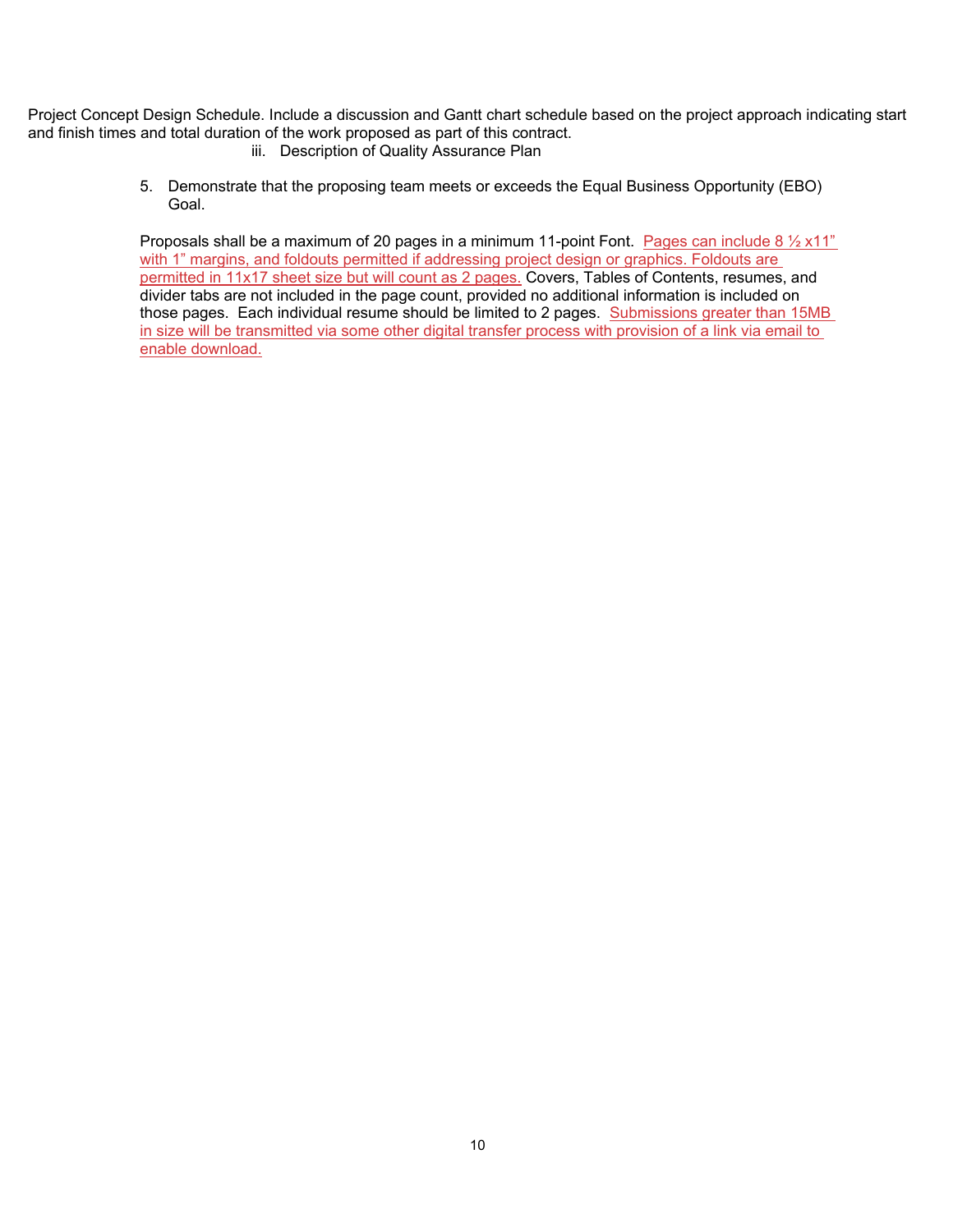#### **MASTER PROFESSIONAL SERVICES TEAMING PARTNER AGREEMENT**

THIS AGREEMENT (Agreement) is by and between Allworld Project Management, LLC (Prime), a Tennessee corporation and  $(Teaming Partner)$ .

#### **WITNESSETH:**

**WHEREAS,** Prime has entered into an agreement dated July --, 2021(Prime Agreement), with City of Memphis, Tennessee (Owner), related to the Development and Implementation of a Stormwater Management Program (the Project); and,

**WHEREAS,** Prime requires certain services in connection with the Project and Teaming Partner is prepared to provide such Services;

**NOW, THEREFORE,** in consideration of the promises contained in this Agreement, Prime and Teaming Partner agree as follows:

### **ARTICLE 1** - **EFFECTIVE DATE**

The effective date of this Agreement shall be \_\_\_\_\_\_\_\_\_\_\_\_, 2021. The Term of this Agreement commences on the Effective Date and shall be, if not terminated earlier, pursuant to the other provisions of this Agreement, for a period of four years.

### **ARTICLE 2** - **SERVICES TO BE PERFORMED BY TEAMING PARTNER**

Teaming Partner shall supply all labor, services, resources and consultation necessary to perform the Scope of Services required by this Agreement (Services) for or in connection with the Prime Agreement. The Scope of Services is generally described in Attachment A to this Agreement. The Services shall be performed pursuant to written Task Orders issued by Prime. There is no obligation for Prime or its affiliates to authorize or issue any Task Orders under this Agreement.

Teaming Partner recognizes that the services of Prime and others involved in the Project are dependent upon the timely, complete, and accurate performance of Teaming Partner's Services and that unless otherwise provided in this Agreement, Teaming Partner shall perform such Services in the same manner, timing, and sequence as Prime is required to perform the Services under the Prime Agreement, incorporated herein by reference. In the event of a conflict or ambiguities in any of the documents which form part of this Agreement, the terms which impose the higher or more stringent standard shall govern. Teaming Partner warrants and represents that it has reviewed and fully understands the Prime Agreement. A copy of the Prime Agreement, excluding provisions related to compensation and other provisions not relevant to Teaming Partner's performance, is attached as Attachment D. All provisions required by the Prime Agreement to apply to Prime's subcontractors and/or sub Teaming Partners are hereby incorporated by reference.

Specifications, drawings, schedules, and other materials pertinent to Teaming Partner's Services under this Agreement will be furnished to Teaming Partner as they become available to Prime. Time is of the essence.

All materials that Teaming Partner develops rendering the Services hereunder, including without limitation any inventions or copyrightable work products, shall become the sole and exclusive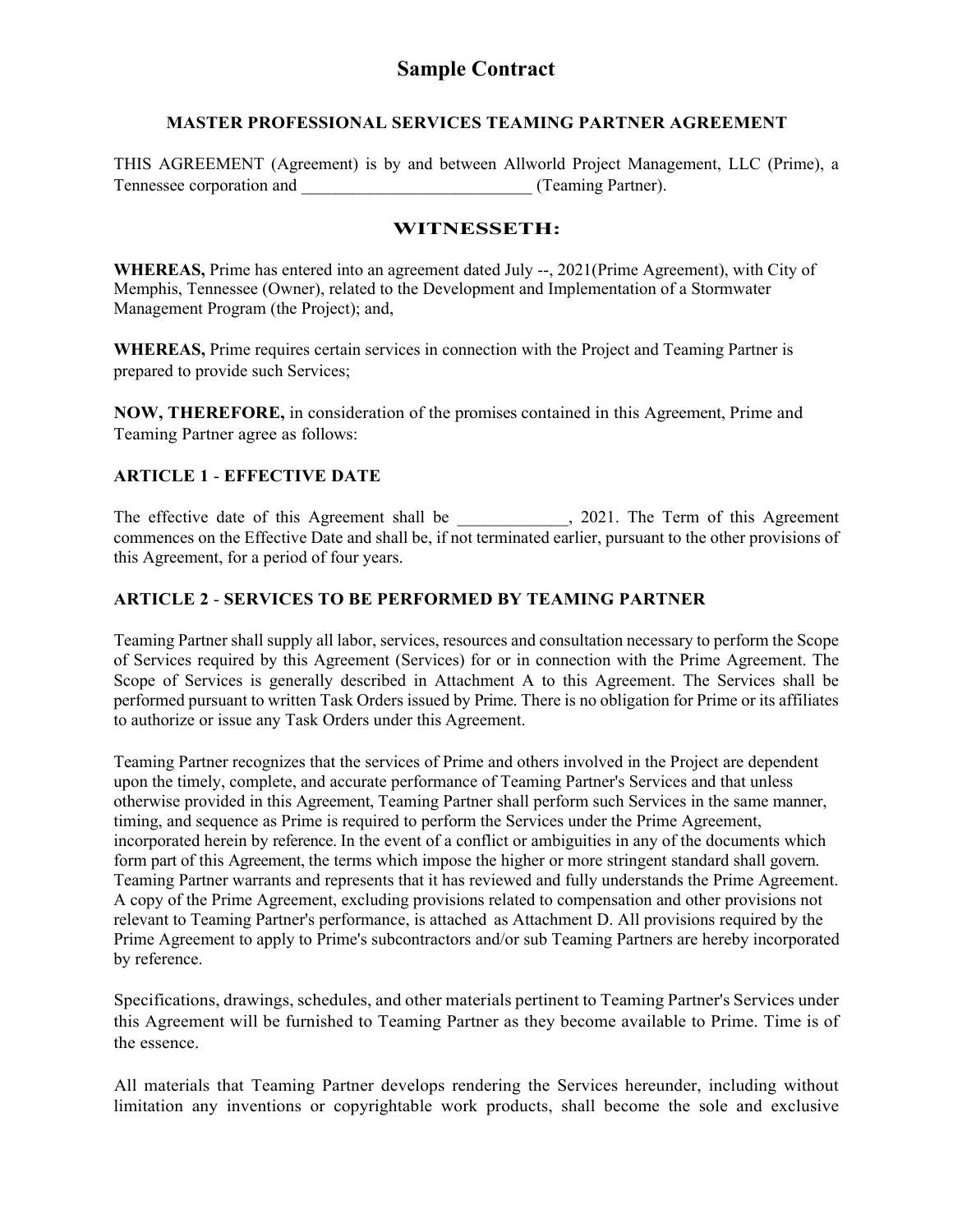property of Prime without limitation at the time of their creation. All such materials shall be delivered to Prime by Teaming Partner at the completion, suspension or termination of this Agreement, unless otherwise directed by Prime. Teaming Partner agrees to execute all documents and to take all steps that Prime deems necessary or desirable to protect Prime's ownership of and property rights in these materials and hereby assigns all such rights to Prime.

### **ARTICLE 3** - **COMPENSATION**

3.1 Method of Payment. Prime shall pay Teaming Partner in accordance with Attachment B, Compensation as specified in each respective Task Order.

Teaming Partner shall pay all taxes, duties, and assessments of every nature due in connection with the Services and shall make any and all payroll deductions required by law and hereby indemnifies and holds harmless, Prime, its affiliates and Owner from any and all liability on account of any and all such truces, levies and duties, assessments and deductions.

3.2 Time of Payment. Teaming Partner shall submit monthly statements by the  $5<sup>th</sup>$  day of each calendar month, for Services rendered. If Prime objects to any statement submitted by Teaming Partner, Prime shall so advise Teaming Partner in writing giving reasons therefore within ten (10) days from the submittal of the invoice.

Prime shall bill Owner on account of Teaming Partner's Services and shall pay Teaming Partner within fifteen (15) days of the time Prime receives payment from Owner on account thereof. It is intended that payments to Teaming Partner will be made as Prime is paid by Owner. Payments to the Teaming Partner will be reduced by any amounts withheld by the Owner, including without limitation, retainage. Upon the release to Prime of any amount that includes payments due Teaming Partner, Prime will forward to Teaming Partner its portion of such payment.

### **ARTICLE 4** - **STANDARD OF CARE**

Teaming Partner shall exercise the same degree of care, skill, and diligence in the performance of the Services as required by the Prime Agreement. Teaming Partner is hereby given notice that Prime shall be entitled to and will rely on the accuracy, competence and completeness of Teaming Partner' s Services hereunder in utilizing the results of such Services.

### **ARTICLE 5** - **LIABILITY AND INDEMNIFICATION**

5.1 Indemnification. To the fullest extent permitted by law, Teaming Partner shall defend, indemnify and hold harmless Prime, and any and all of their directors, officers, employees, agents, successors, and assigns, and any other party required to be indemnified in the Prime Agreement, (collectively the "Indemnitees) for all claims, losses, damages, and expenses and shall be included without limitation attorneys' fees and reasonable costs of any successful enforcement of this Article by the indemnitees) on the same terms and to the same extent which Prime has with respect to defense and indemnity obligations under the Prime Agreement, such terms incorporated herein by reference.

5.2 Employee Claims. To the fullest extent permitted by law, Teaming Partner shall defend, indemnify and hold harmless Owner, Prime, their related and affiliated companies and the officers, directors, partners, shareholders, agents, employees and representatives of each against liability for all claims, losses, damages, and expenses, including without limitation, attorneys' fees and reasonable costs of any successful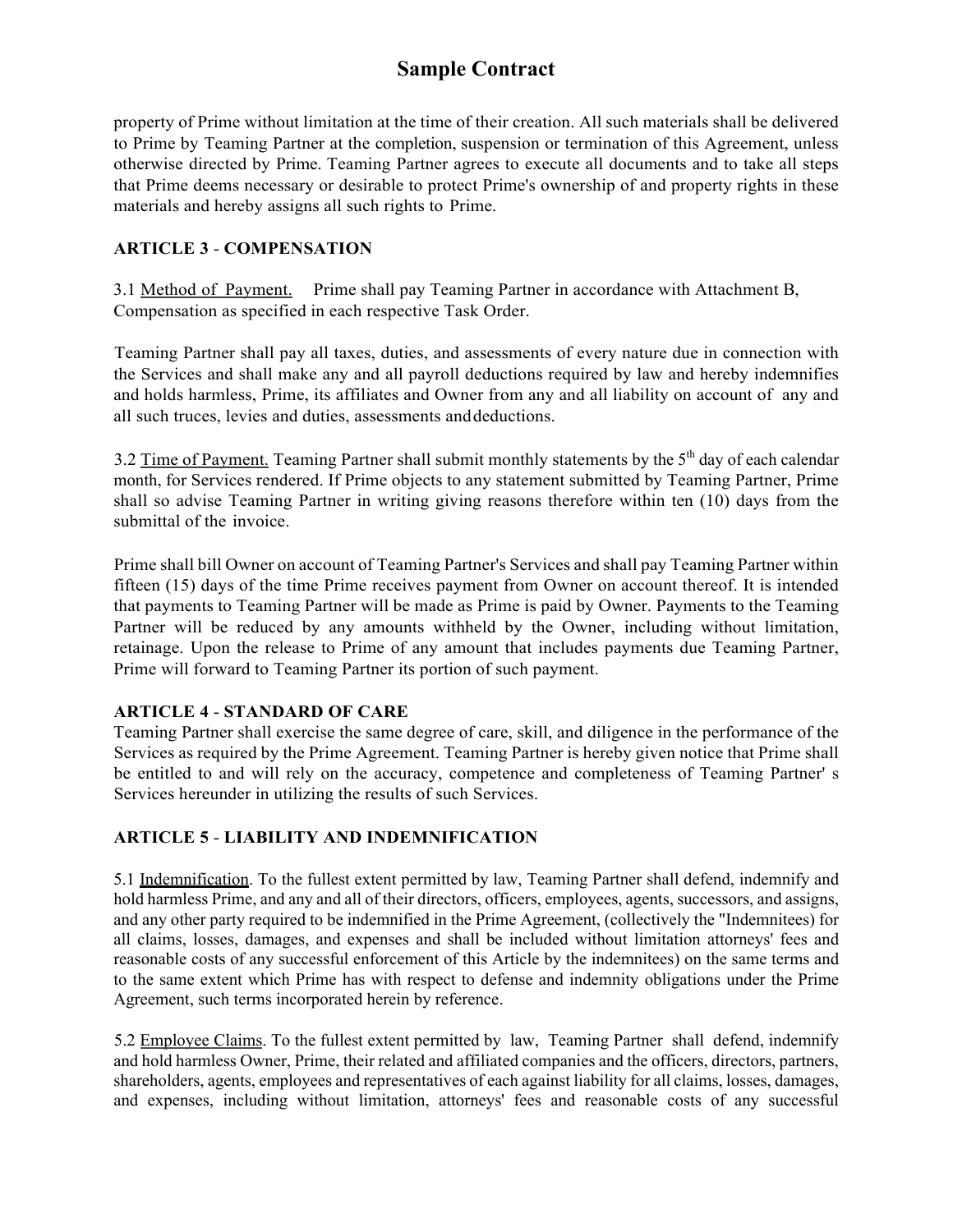enforcement of this Article by the indemnitees), arising out of claims by Teaming Partner's employees.

5.3 Intellectual Property. To the fullest extent permitted by law, Teaming Partner shall defend, indemnify, and hold harmless Prime, Owner, their related companies, and their directors, shareholders, officers, partners, employees, and agents from and against any claim, loss, damage, expense or liability (including reasonable attorneys' fees, and reasonable costs of any successful enforcement of this Article by the indemnitees) arising from actual or asserted infringement, improper appropriation or use of trade secrets, proprietary information or property, know-how, copyrights, or patents.

5.4 Notwithstanding anything to the contrary herein, except as set forth in Section 5.1, Section 5.2 and Section 5.3 herein, neither Teaming Partner nor Prime shall be liable to the other or the other's affiliates, parents, subsidiaries or partners for any indirect, special, incidental, or consequential losses or damages, including but not limited to loss of profits, loss of use, loss of financing, or loss of revenue, arising from the services provided under this Agreement and regardless of legal theory such damages are alleged, whether in contract, warranty, tort (including negligence), strict liability, or otherwise.

### **ARTICLE 6** - **INDEPENDENT CONTRACTOR**

Teaming Partner undertakes performance of the Services as an independent contractor and not as an employee or agent of Prime. Teaming Partner shall be wholly responsible for the means and methods of its performance. Prime shall be the general administrator and coordinator of Teaming Partner's Services and shall facilitate the exchange of information among the independent Teaming Partners employed by Prime as necessary for the coordination of their services. Owner and Prime shall have the right to observe performance of the Services. Inspections or lack thereof by Prime shall not be deemed a waiver of any of its rights under Teaming Partner's guarantees or of its right to subsequently reject defective Services or require reperformance of such. All communications with Owner shall be through the Prime.

Prime shall not withhold income or social security taxes and Teaming Partner agrees to pay such taxes directly to the appropriate taxing authorities. Similarly, Prime shall not provide worker's compensation benefits or insurance, or other benefits customarily furnished to employees. Nothing herein shall create an employment relationship between Teaming Partner or any of its employees and Prime.

### **ARTICLE 7** - **COMPLIANCE WITH LAWS**

In performance of the Services, Teaming Partner shall comply with all applicable regulatory requirements including without limitation, federal, state, and local laws, rules, regulations, orders, codes, criteria, and standards. Teaming Partner shall procure the permits, certificates, and licenses necessary to allow Teaming Partner to perform the Services. Teaming Partner shall not be responsible for procuring permits, certificates, and licenses required for any construction unless such responsibilities are specifically assigned to Teaming Partner in Attachment A, Scope of Services.

### **ARTICLE 8** - **INSURANCE**

Teaming Partner shall maintain the following insurance during the performance of any Services under this Agreement and shall provide updated certificates to Prime at least annually or more frequently upon Prime's request:

(1) General Liability Insurance, with a combined single limit of not less than \$1,000,000 for each occurrence and not less than \$1,000,000 in the aggregate.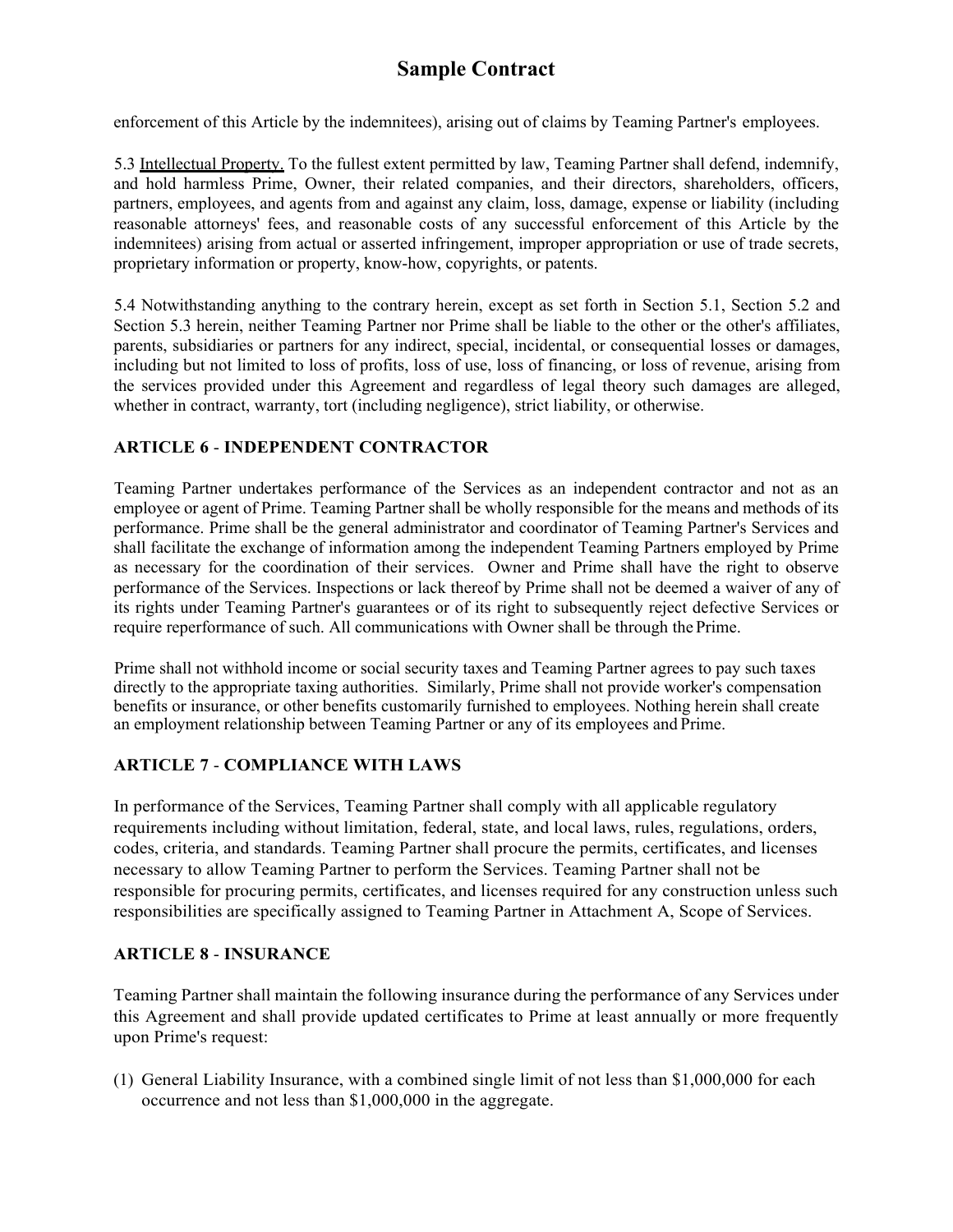- (2) Automobile Liability Insurance, with a combined single limit of not less than \$1,000,000 for each person and not less than \$1,000,000 for each accident.
- (3) Worker's Compensation Insurance in accordance with statutory requirements and Employers' Liability Insurance with limits of not less than \$500,000 for each occurrence.
- (4) Professional Liability Insurance with limits of not less than \$1,000,000 each occurrence and in the aggregate.

Teaming Partner shall furnish Prime, prior to performing any Services under this Agreement, certificates of insurance which shall include a provision that such insurance shall not be canceled or materially changed without at least thirty days' written notice to Prime. Teaming Partner shall include Prime, Owner, their related and affiliated companies, and the officers, directors, partners, shareholders, employees, agents and representatives of each as additional insureds (Additional Insureds) on the general and automobile liability insurance policies required by this Agreement.

The automobile and commercial general liability policies required herein shall be considered primary as respects any other insurance that the Additional Insureds may carry, including without limitation, deductibles and self-insured retentions, and any other insurance that the Additional Insureds may carry shall be considered excess insurance only and shall not be required to contribute with the insurance required under this Agreement. All required policies, except professional liability, shall include a waiver subrogation against the Additional Insureds and Teaming Partner hereby waives its rights against the Additional Insureds for any losses, damages, claims, and expenses covered under such policies.

### **ARTICLE 9** - **PRIME'S RESPONSIBILITIES**

Prime shall perform the following:

- (1) Provide criteria and information pertinent to Teaming Partner's Services as to Owner's and Prime's requirements for the Project, including design objectives and constraints, space, capacity, and performance requirements, flexibility and expandability, and any budgetary limitations; and furnish copies of all design and construction standards which Owner and Prime will require to be included in the drawings and specifications to be furnished by Teaming Partner under this Agreement, if any.
- (2) Make available to Teaming Partner drawings, specifications, schedules, and other information, interpretations, and data which are prepared by Prime, or by others, which Prime knows are reasonably available to Prime, and which Prime and Teaming Partner consider pertinent to Teaming Partner's responsibilities under this Agreement.
- (3) Request Owner to arrange for access to and make all provisions for Teaming Partner to enter upon public and private property as required for Teaming Partner to perform the Services under this Agreement.
- (4) Give prompt notice to Teaming Partner whenever Prime observes or otherwise becomes aware of any development that affects the scope or timing of Teaming Partner's Services.

The information and services to be provided by Prime under this Article will be without cost to Teaming Partner.

### **ARTICLE 10 -TERMINATION AND SUSPENSION**

10.1 This Agreement and any Task Orders hereunder shall terminate automatically upon termination of the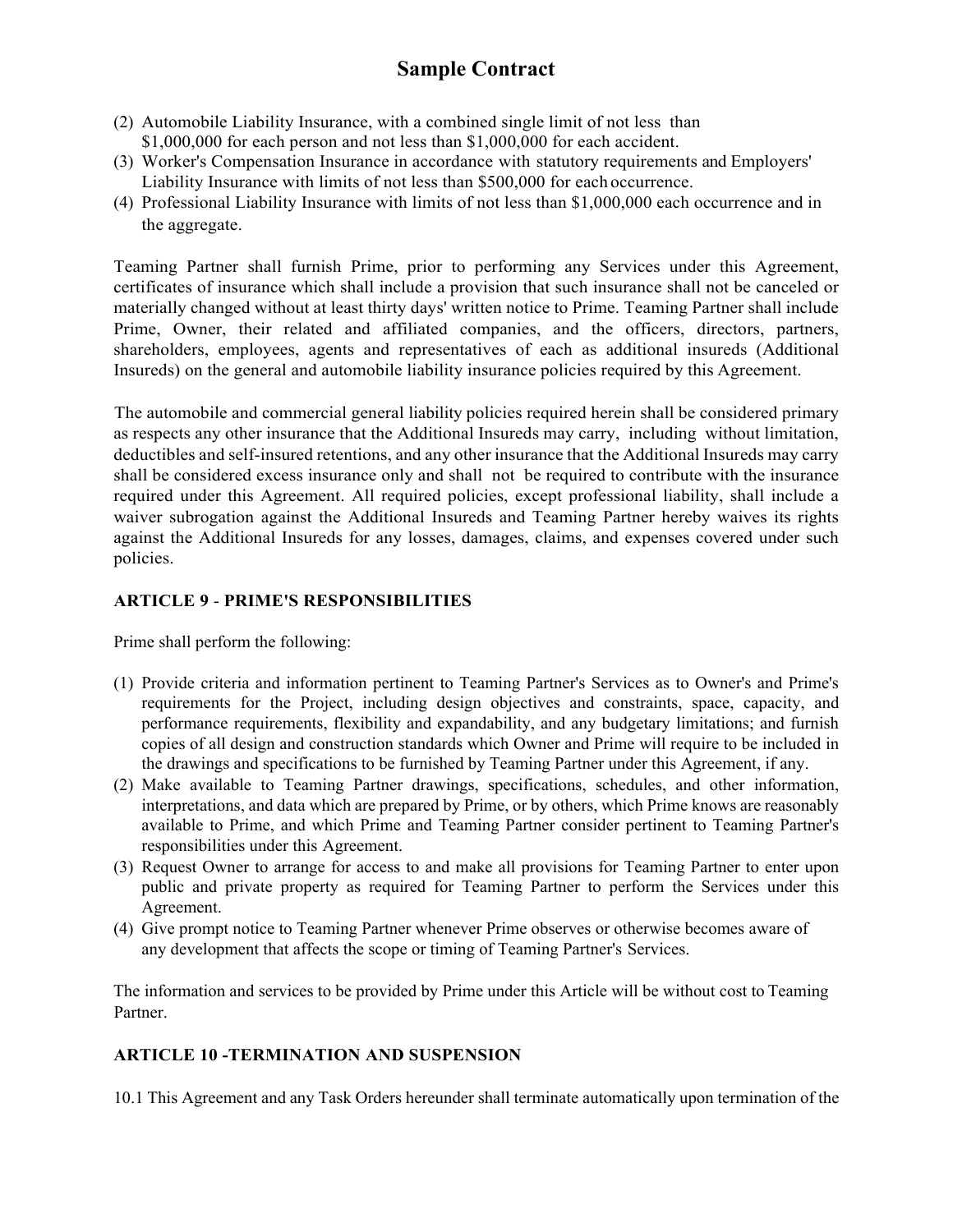Prime Agreement. Prime will promptly notify Teaming Partner of such termination.

10.2 Prime shall have the unrestricted right to terminate for convenience further performance of all or any part of the Services under any Task Order upon written notice to Teaming Partner. In such case, Teaming Partner shall immediately discontinue performance of the Services on the date specified in such notice and shall preserve work in progress pending disposition instructions by Prime.

Teaming Partner shall recover from Prime, as complete and full accord and satisfaction, for such terminated Services, the actual costs of all Services satisfactorily executed to the date of termination, subject to approval and payment by Owner on account thereof.

10.3 In the event that Teaming Partner shall default in the performance of any obligation to be performed by it under this Agreement and shall fail to correct such default within five (5) working days following written notice thereof from Prime, Prime may, without prejudice to any other rights or remedies Prime may have, hold in abeyance further payments to Teaming Partner and/or terminate this Agreement by written notice to Teaming Partner specifying the date of termination. In the event of such termination, Prime may take over and finish the Services by whatever method Prime may deem expedient at Teaming Partner's sole expense. Teaming Partner shall be liable to Prime for all damages suffered by Prime due to Teaming Partner's default.

10.4 Teaming Partner waives any and all claims for anticipated profits or lost overhead arising out of termination for any reason whatsoever, whether arising under breach of warranty or contract, tort, negligence, strict liability or other theory of legal liability.

### **ARTICLE 11** - **NONDISCLOSURE OF CONFIDENTIAL INFORMATION**

11.1 Teaming Partner shall consider all information provided by Prime and Owner, and all drawings, reports, studies, design calculations, specifications, and other documents resulting from the Teaming Partner's performance of the Services to be proprietary and confidential. Teaming Partner shall not publish or disclose proprietary and confidential information for any purpose other than the performance of the Services without the prior written authorization of Prime. Such information and materials may include, but are not limited to, the discovery, invention, research, improvement, or implementation of products or services, or sales, costs, profits, pricing methods, organization, employee lists, software diagnostic techniques, customer lists, or processes ("Information"). Teaming Partner agrees to hold all Information it obtains in strictest confidence, not to reproduce any of the Information without consent, not to use such Information, other than for the performance of the Services, and to cause any of its employees or subcontractors to whom such Information is transmitted to be bound to the same obligation of confidentiality to which Teaming Partner is bound.

11.2 The preceding restriction shall not apply to information which is in the public domain, was previously known to Teaming Partner, was acquired by Teaming Partner from others who have no confidential relationship to Prime with respect to same, or which, through no fault of Teaming Partner, comes into the public domain. Teaming Partner shall resist any subpoena, court order, or legal process for any disclosure of such proprietary and confidential information.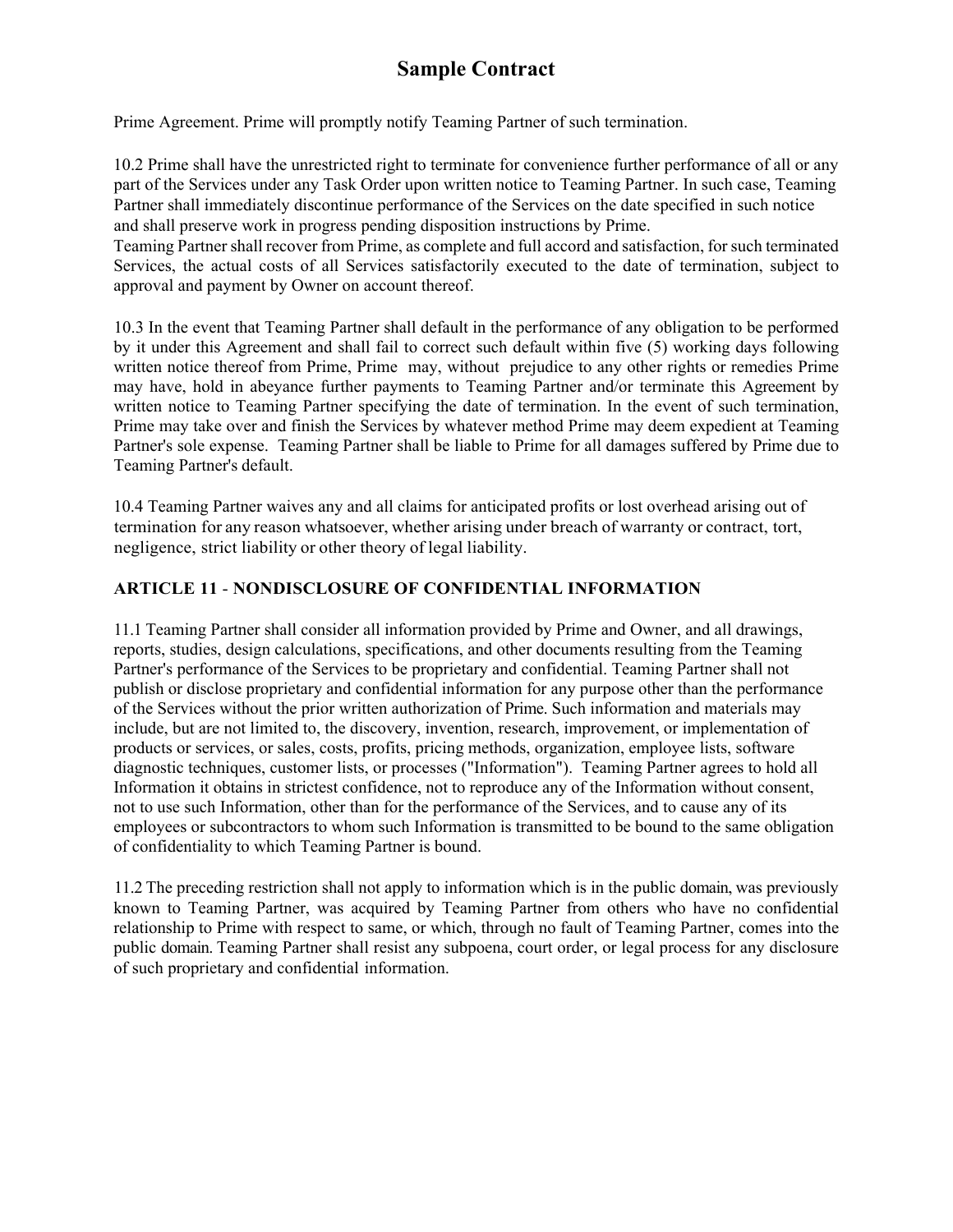### **ARTICLE 12** - **COMMUNICATIONS**

Any communication required by this Agreement shall be made in writing to the address specified below:

**Prime:** 

Allworld Program Management, LLC 60 North BB King Memphis, TN 38013 Attn: Brent Hooks

#### **Teaming Partner:**

 $\mathcal{L}_\text{max}$  , where  $\mathcal{L}_\text{max}$  and  $\mathcal{L}_\text{max}$  $\mathcal{L}_\text{max}$  $\mathcal{L}_\text{max}$ 

 $\mathcal{L}_\text{max}$ 

All Project communications shall be made through or with the prior written approval of the Prime. Nothing contained in this Article shall be construed to restrict the transmission of routine communications between representatives of Prime and Teaming Partner.

### **ARTICLE 13 - DELAY IN PERFORMANCE**

Neither Prime nor Teaming Partner shall be considered in default of this Agreement for delays in performance to the extent caused by circumstances beyond the reasonable control of the nonperforming party. For purposes of this Agreement, such circumstances are the same as set forth in the Prime Agreement.

Should such circumstances occur, the nonperforming party shall, within a reasonable time of being prevented from performing, give written notice to the other party, describing the circumstances preventing continued performance and the efforts being made to resume performance of this Agreement.

### **ARTICLE 14 - WAIVER**

A waiver by either Prime or Teaming Partner of any breach of this Agreement shall be in writing. Such a waiver shall not affect the waiving party's rights with respect to any other or further breach.

### **ARTICLE 15 - SEVERABILITY**

The invalidity, illegality, or unenforceability of any provision of this Agreement or the occurrence of any event rendering any portion or provision of this Agreement void shall in no way affect the validity or enforceability of any other portion or provision of this Agreement. Any void provision shall be deemed severed from this Agreement, and the balance of this Agreement shall be construed and enforced as if this Agreement did not contain the particular portion or provision held to be void. Prime and Teaming Partner further agree to amend this Agreement to replace any stricken provision with a valid provision that comes as close as possible to the intent of the stricken provision. The provisions of this Article shall not prevent this entire Agreement from being void should a provision which is of the essence of this Agreement be determined void.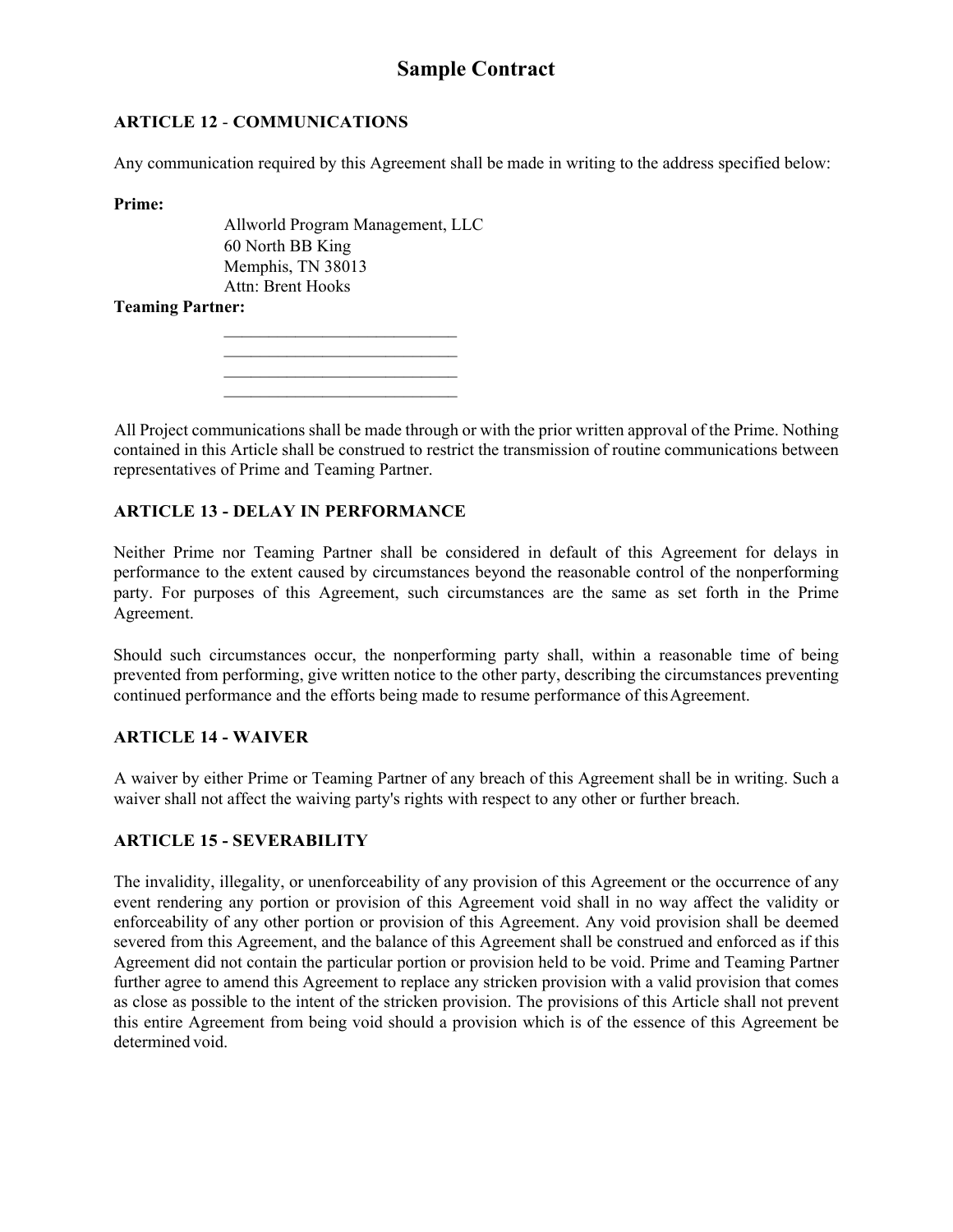### **ARTICLE 16 - INTEGRATION**

This Agreement including without limitation its attachments and its Task Orders represents the entire and integrated agreement between the Prime and Teaming Partner. It supersedes all prior and contemporaneous communications, representations, and agreements, whether oral or written, relating to the subject matter of this Agreement. This Agreement may be amended only by a written instrument signed by both the Prime and Teaming Partner.

#### **ARTICLE 17 - SUBCONTRACTING**

Teaming Partner shall not employ independent Teaming Partners, associates, or subcontractors to assist in the performance of Teaming Partner's Services without the prior written consent of Prime. Any such purported subcontract without Prime's prior written consent shall be null and void and Prime shall have no obligation to pay for such Services, nor shall Teaming Partner be relieved of performing such Services at its sole cost.

#### **ARTICLE 18 - GOVERNING LAW**

Except for claims related to this Agreement that are subject to dispute resolution under the Prime Agreement between Owner and Prime, which shall be governed by the Governing Law of the Prime Agreement, this Agreement shall be governed by the laws of the state of Tennessee without giving effect to the principles thereof which would result in the application of the law of another jurisdiction as governing law.

#### **ARTICLE 19 - SUCCESSORS AND ASSIGNS**

Prime and Teaming Partner each binds itself and its directors, officers, partners, successors, executors, administrators, assigns, and legal representatives to the other party to this Agreement and to the directors, officers, partners, successors, executors, administrators, assigns, and legal representatives of such other party, in respect to all provisions of this Agreement.

#### **ARTICLE 20 - ASSIGNMENTS**

Teaming Partner shall not assign any rights or duties under this Agreement without the prior written consent of Prime. Any such purported assignment without Prime's prior written consent shall be null and void. Unless otherwise stated in the written consent to an assignment, no assignment will release or discharge the Teaming Partner from any obligation under this Agreement.

### **ARTICLE 21-THIRD PARTY RIGHTS**

Nothing in this Agreement shall be construed to give any rights or benefits to anyone other than Owner, Prime, and Teaming Partner.

#### **ARTICLE 22 - SAFETY**

22.1 Teaming Partner shall be solely and exclusively responsible for its compliance, and compliance by its agents, employees, and subcontractors, with all safety requirements of Prime and Owner.

22.2 The possession, use, manufacture, distribution or dispensation of any illegal drug or controlled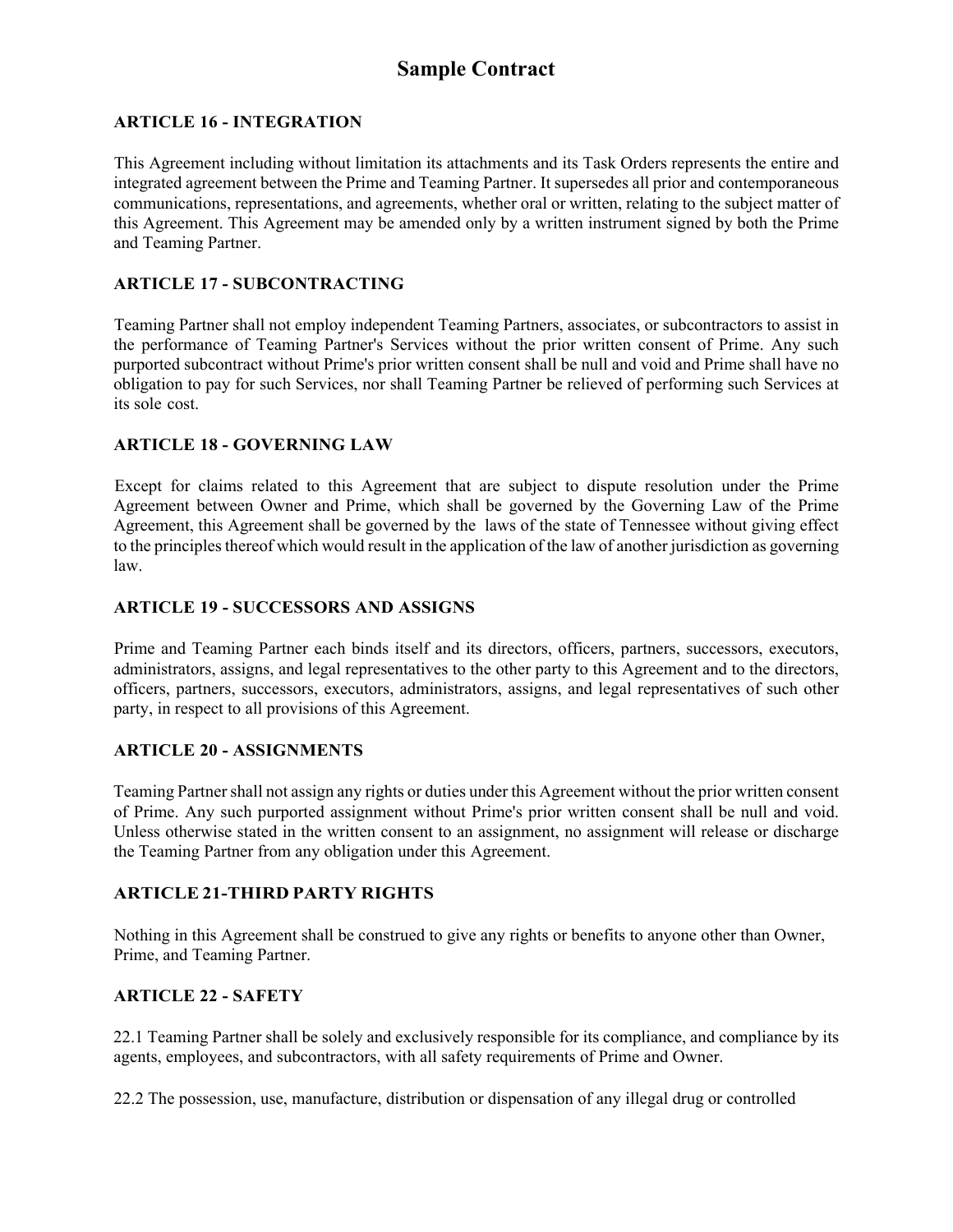substance is prohibited on Prime's or Owner's property. In addition, Teaming Partner's personnel working on Prime's or Owner's property shall report to work in proper condition and not under the influence of alcohol or any controlled substance.

22.3 The Teaming Partner agrees that for any work performed at or on the property of Prime or Owner, it shall furnish only those personnel who understand the requirements of this Article and who will comply.

22.4 Violation of this Article shall be a material breach of this Agreement and subject the Teaming Partner to termination for default, as well as all other remedies available at law or equity.

22.5 Teaming Partner agrees to conduct its operations so as to provide maximum safety and shall, while on Prime's or Owner's premises, at a minimum, comply with the safety programs and regulations of Prime and/or Owner, if any.

22.6 Teaming Partner shall, while on Prime's or Owner's premises, at its own expense, comply with and shall cooperate in enforcing Prime's and Owner's site procedures and regulations, including, if applicable, the Jobsite drug detection and prevention program.

22.7 Teaming Partner shall have full responsibility for the conduct of all its agents, employees, and Subcontractors, and shall employ and cause to be employed, and shall retain and permit to be retained in employment, only such agents, employees, and Subcontractors as will be orderly and will in all respects cooperate and work in harmony with other employees while on Prime's or Owner's premises. Teaming Partner, at no additional cost to Prime, shall immediately remove or cause to be removed from Prime's or Owner's premises, whenever requested to do so by Prime or Owner, any representative considered by Prime or Owner to be incompetent or unfit, and such person shall not again be employed at the location, and shall replace any incapacitated representative unable to provide services. No representative shall be removed or replaced by Teaming Partner without prior written consent of Prime.

22.8 If Work is performed on Prime's or Owner's premises, Teaming Partner shall provide at all times during the course of such Work, a qualified, competent, and responsible representative, fluent in the English language.

22.9 Teaming Partner shall be solely and exclusively responsible for compliance with all safety requirements and for the safety of all persons and property. Teaming Partner shall comply, and shall secure compliance by its agents, employees, and Subcontractors, with all applicable health and safety laws and regulations, including without limitation, Federal OSHA and equivalent OSHA state regulations, City and County ordinances and codes, uniform fire codes, and DOT regulations.

22.10 When necessary, at least one person with each work crew shall be fluent in both English and the language of the work crew to facilitate the accurate and timely compliance with safety instructions.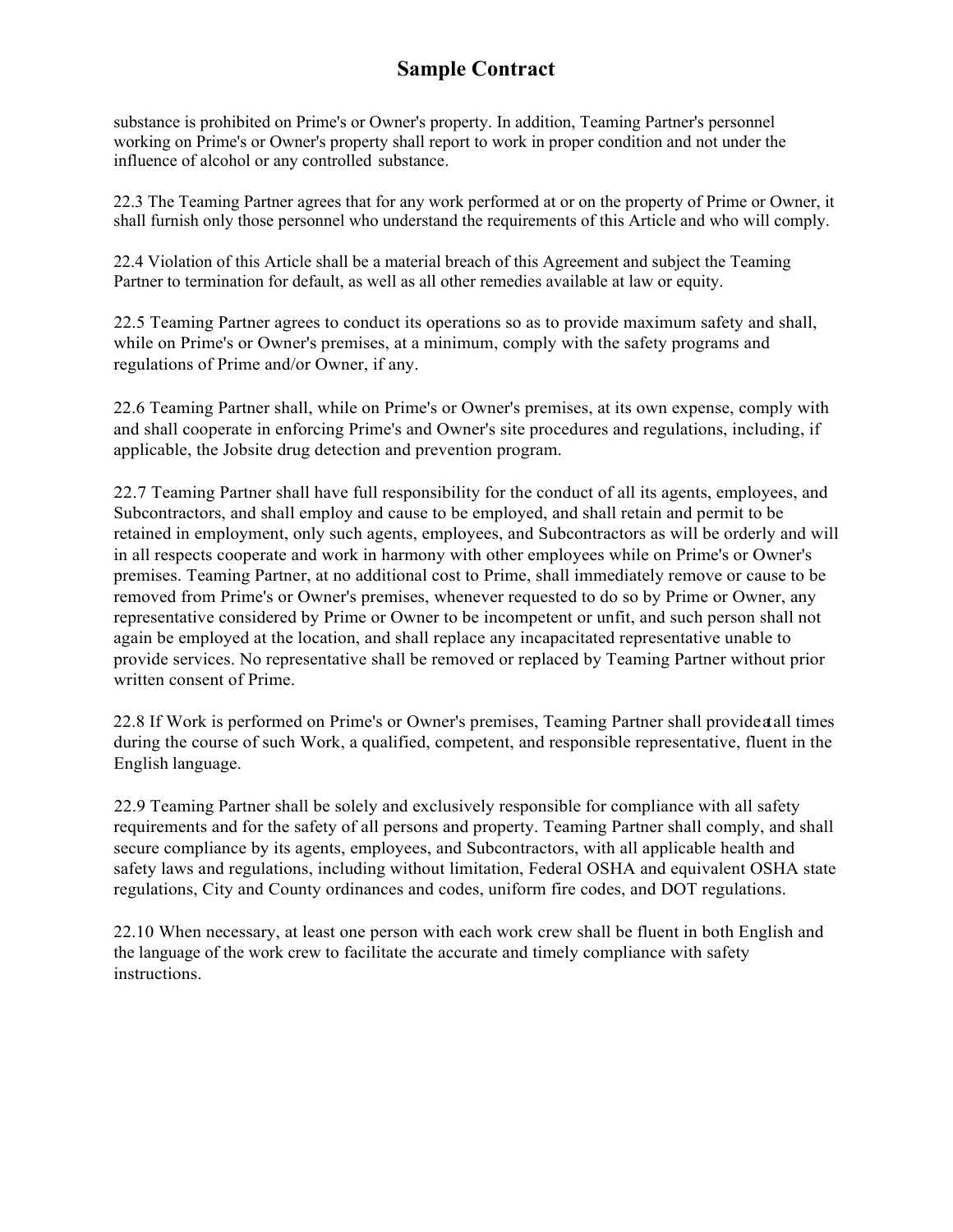#### **ARTICLE 23** - **DISPUTE RESOLUTION**

23.1 The terms and conditions of this Agreement shall be construed in accordance with and governed by the laws of the State of Tennessee. All actions, whether sounding in contract or in tort, relating to the validity, construction, interpretation and enforcement of this Agreement shall be instituted and litigated in the courts of the State of Tennessee, located in Shelby County, Tennessee, without regard to conflicts of laws principles. In accordance herewith, the parties to this Agreement submit to the jurisdiction of the courts of the State of Tennessee located in Shelby County, Tennessee.

Prime. Each party irrevocably submits to the jurisdiction of such Court and waives any and all objections to such venue. To the extent Prime or Teaming Partner prevails against the other party on such claim, reasonable dispute resolution costs including attorney fees shall be recoverable from the losing party.

23.2 The initiation of claim and dispute resolution under the Prime Contract shall stay dispute resolution under this Agreement on any claim or issue related to the dispute under the Prime Contract. Teaming Partner shall be bound by all decisions. interpretations. findings of fact or Jaw, whether express, implied, interim, or final (herein "Decisions") arising out of the claim and dispute resolution process set forth in the Prime Contract to the extent: (1) such Decisions relate to or affect the work or services subcontracted to Teaming Partner; or (2) any claim by Owner against Prime involves the performance of Teaming Partner; or (3) any claim of Teaming Partner gives rise to a claim by Prime against Owner.

23.3 To the extent Teaming Partner will be bound as set forth in paragraph 23.2. Prime consents to Teaming Partner's participation in such claim and dispute resolution process. Teaming Partner and Prime shall each bear the costs associated with its own claims and shall give the other company reasonable assistance to the extent their claims are not in conflict. Teaming Partner may request Prime to appeal any Decision pursuant to the dispute resolution procedure of the Prime Contract to the extent Teaming Partner is bound by the Decision.

23.4 Pending resolution of any claim or dispute. Teaming Partner shall continue to perform as directed by Prime without prejudice to Teaming Partner's rights.

### **ARTICLE 24 - NOTICE OF AFFIRMATIVE ACTIO N**

Teaming Partner shall not discriminate in recruitment or employment conditions because of race. religion. color. sex. national origin. veteran status. or other status as defined by all applicable federal. state and local laws, regulations and orders. including but not limited to. Executive Order 11246. 41 CFR 60-250.4. 41 CFR 60-741.4(F) and 41 CFR 60-1.4(a). all of which are hereby incorporated by reference.

Teaming Partner IN WITNESS WHERE OF, Prime and Teaming Partner have executed this Agreement as of the date first written above.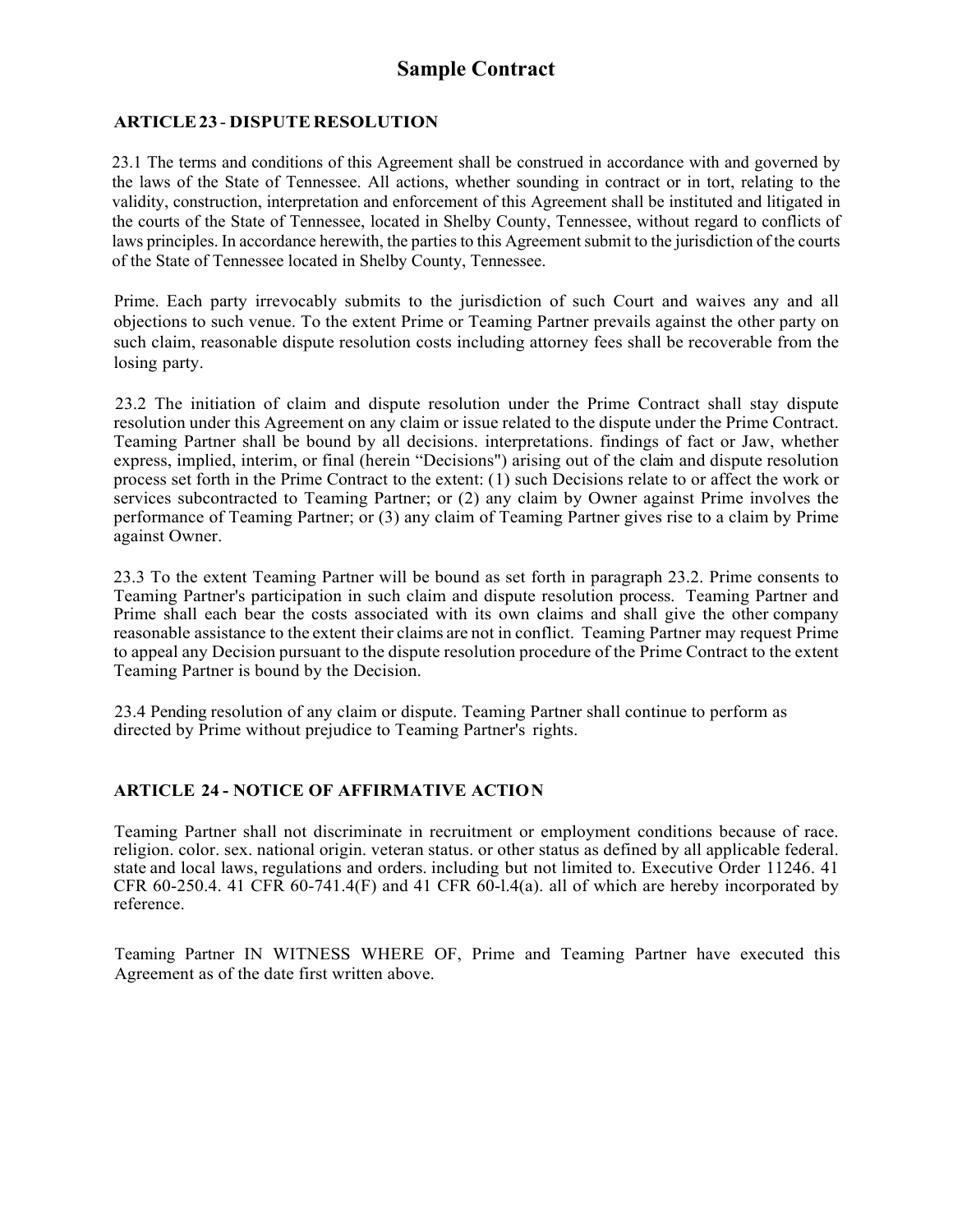| Allworld Project Management, LLC.                                                                  |                                                                                                                                                                                                                                                                                                                                                                                                                                                   |
|----------------------------------------------------------------------------------------------------|---------------------------------------------------------------------------------------------------------------------------------------------------------------------------------------------------------------------------------------------------------------------------------------------------------------------------------------------------------------------------------------------------------------------------------------------------|
| By:<br><u> 1989 - Johann Barn, mars ar breithinn ar chwaraeth a bhaile ann an t-</u>               | By: $\qquad \qquad$                                                                                                                                                                                                                                                                                                                                                                                                                               |
| By:<br>(Name Printed)                                                                              | By: $\frac{y}{\sqrt{1 - \frac{y}{\sqrt{1 - \frac{y}{\sqrt{1 - \frac{y}{\sqrt{1 - \frac{y}{\sqrt{1 - \frac{y}{\sqrt{1 - \frac{y}{\sqrt{1 - \frac{y}{\sqrt{1 - \frac{y}{\sqrt{1 - \frac{y}{\sqrt{1 - \frac{y}{\sqrt{1 - \frac{y}{\sqrt{1 - \frac{y}{\sqrt{1 - \frac{y}{\sqrt{1 - \frac{y}{\sqrt{1 - \frac{y}{\sqrt{1 - \frac{y}{\sqrt{1 - \frac{y}{\sqrt{1 - \frac{y}{\sqrt{1 - \frac{y}{\sqrt{1 - \frac{y}{\sqrt{1 - \frac{y}{\$<br>(Name Printed) |
| Title:                                                                                             | Title:<br><u> 1989 - Johann John Stein, markin fan it fjort fan it fjort fan it fjort fan it fjort fan it fjort fan it fjort fan it fjort fan it fjort fan it fjort fan it fjort fan it fjort fan it fjort fan it fjort fan it fjort fan i</u>                                                                                                                                                                                                    |
| Date:<br>the control of the control of the control of the control of the control of the control of | Date:                                                                                                                                                                                                                                                                                                                                                                                                                                             |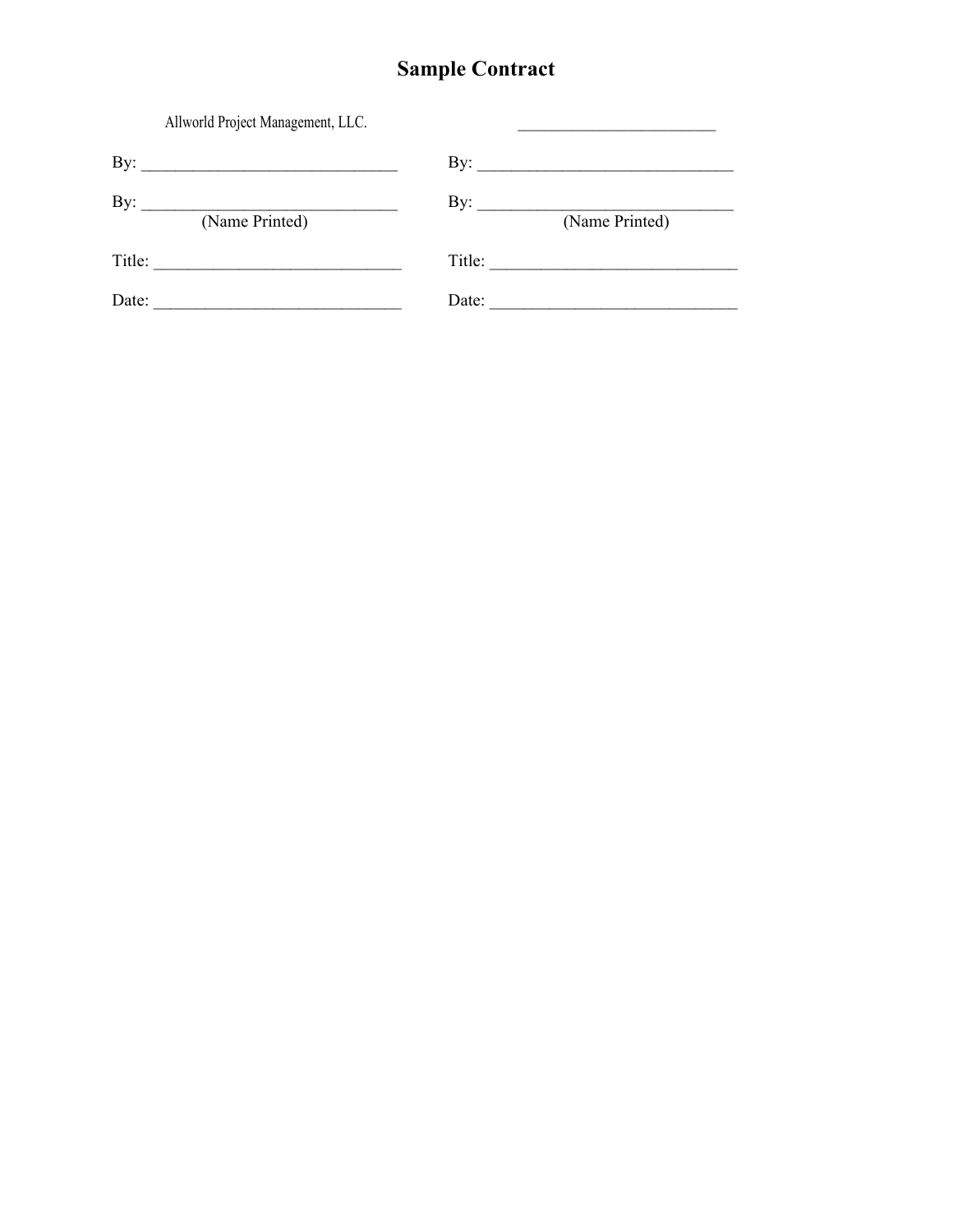### **ATTACHMENT A SCOPE OF SERVICES**

Owner: City of Memphis, Tennessee Prime: Allworld Project Management, LLC. Teaming Partner: Project: Stormwater Program Management Services

#### **I. PROJECT DESCRIPTION**

This Project consists of consulting to assist with program management and administration associated with Storm Water Program Management Services for the City of Memphis, Tennessee.

- A. Teaming Partner shall provide program management, services to assist with program administration and management as directed by Prime pursuant to each Task Order. Teaming Partner-provided personnel supporting the program, functional roles and responsibilities, and anticipated level of effort, will be mutually agreed-upon and approved by the Prime prior to Teaming Partner providing any Services. Prime may at its discretion modify terms of the engagement as the Stormwater Program Management Services is implemented. Any such modification shall be in writing and provide Teaming Partner 30-day's notice of such change.
- B. Responsibilities of Teaming Partner shall include all items, equipment, training, safety protocol, etc. required for the safety and welfare of its employees while performing the Services. Teaming Partner shall comply with any Safety programs or procedures required by Owner, Prime, Program Manager or Owner's other contractors while on site.
- C. From time to time, Prime may issue additional Task Orders to Teaming Partner to expand or modify Teaming Partner's Scope of Work.

#### **II. BASIC SERVICES**

Allworld Project Management, LLC. has entered into a written agreement with the City of Memphis, Tennessee to provide engineering, program management services, associated with the implementation of Storm Water Program Management Services (Prime Agreement). The Teaming Partner will be tasked to perform services generally described as Program Management Services, in support of the Scope of Services included in the Prime Agreement, attached as Attachment D, including without limitation the Scope of Services set forth in Teaming Partner will provide personnel in support of the program and construction management activities. Personnel provided, and the level of effort committed in providing the Services for the Project will be mutually agreed upon and will be subject to revisions as the Project progresses. Prime will provide direction on a monthly basis regarding the type and level of support required from the Teaming Partner. When requesting additional staff not previously committed to providing Services, Prime will provide Teaming Partner up to 30-days to identify mutually agreeable staff to perform the Services, what their anticipated role will be, where the Services will be performed, and the level of effort expected.

The Teaming Partner's Services shall be performed within the period of performance identified in the respective Task Order and may be further defined by the program schedule contained in the Prime Agreement.

### END OF ATTACHMENT A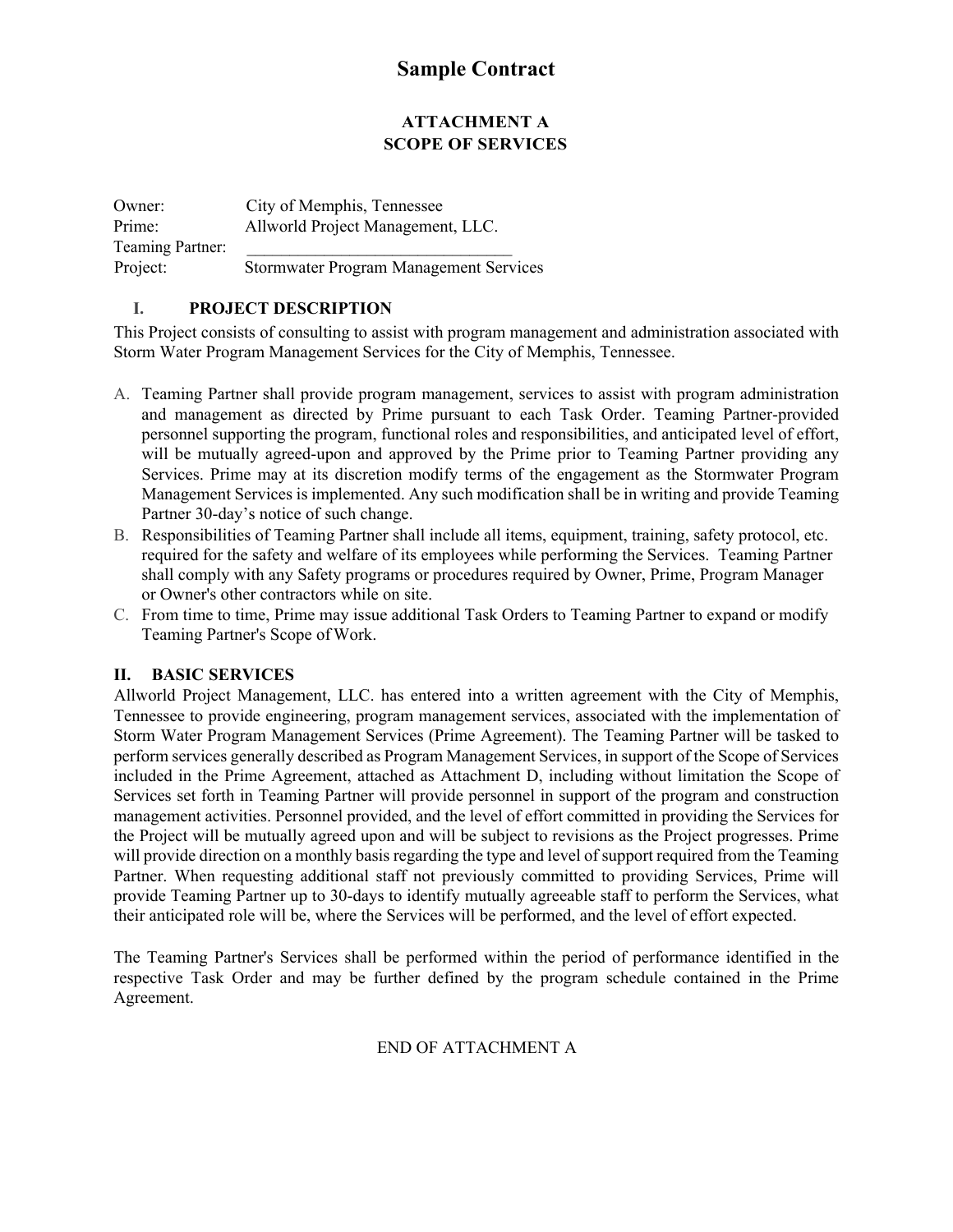#### **ATTACHMENT B COMPENSATION**

Owner: City of Memphis, Tennessee Prime: Allworld Project Management, LLC. Teaming Partner: Project: Stormwater Program Management Services

For the services covered by this Agreement, the Prime agrees to pay the Teaming Partner as follows as set forth below in accordance with this Attachment B, the Agreement and the respective Task Order:

### **I. COMPENSATION**

- A. It is understood and agreed that the maximum amount to be paid Teaming Partner for the entire aggregate Scope of Services defined in Attachment A for the entire Term of the Agreement, including without limitation all Task Orders entered into at any time during or prior to the expiration of the Term of the Agreement (whether the time for or the actual performance of such Task Orders extends beyond the Term of the Agreement) shall not exceed the total sum of \$450,000. Notwithstanding the foregoing sentence, Prime makes no commitments hereunder to issue Task Orders totaling this amount. Teaming Partner shall be paid in accordance with Article 3 of the Agreement.
- B. Prime shall compensate Teaming Partner for labor hours spent working directly on this Project in accordance with the Teaming Partner's billing rates as provided in Table 1.

Actual direct expenses incurred by Teaming Partner directly related to Teaming Partner's performance under this Agreement shall be paid for at cost with no mark-up, consisting of the following:

- Travel, subsistence and incidental costs for non-Memphis based personnel in accordance with the latest City Travel Policy;
- Use of motor vehicles on a monthly rental basis for vehicles assigned to the project.
- Use of vehicles on a mileage basis or rental cost basis for vehicles used for short periods. Mileage basis shall be in accordance with the latest CITY Travel Policy approved rate per mile.
- Reproduction costs for reports, drawings, specifications, and other documents required as deliverables to CITY, contractors, or other agencies that are not reproduced inhouse.
- Rental charges for use of equipment, at customary rates.
- C. Sub-Teaming Partners are not to be used without prior written approval. Sub-Teaming Partners shall be paid at invoiced cost with no mark-up. Hourly Billing Rates set forth in Table 1 below are set for the entire Term of this Agreement and apply to all labor for all Task Orders issued during and prior to the expiration of the Term of this Agreement regardless of when such labor costs shall be incurred, even if after the expiration of the Term of this Agreement.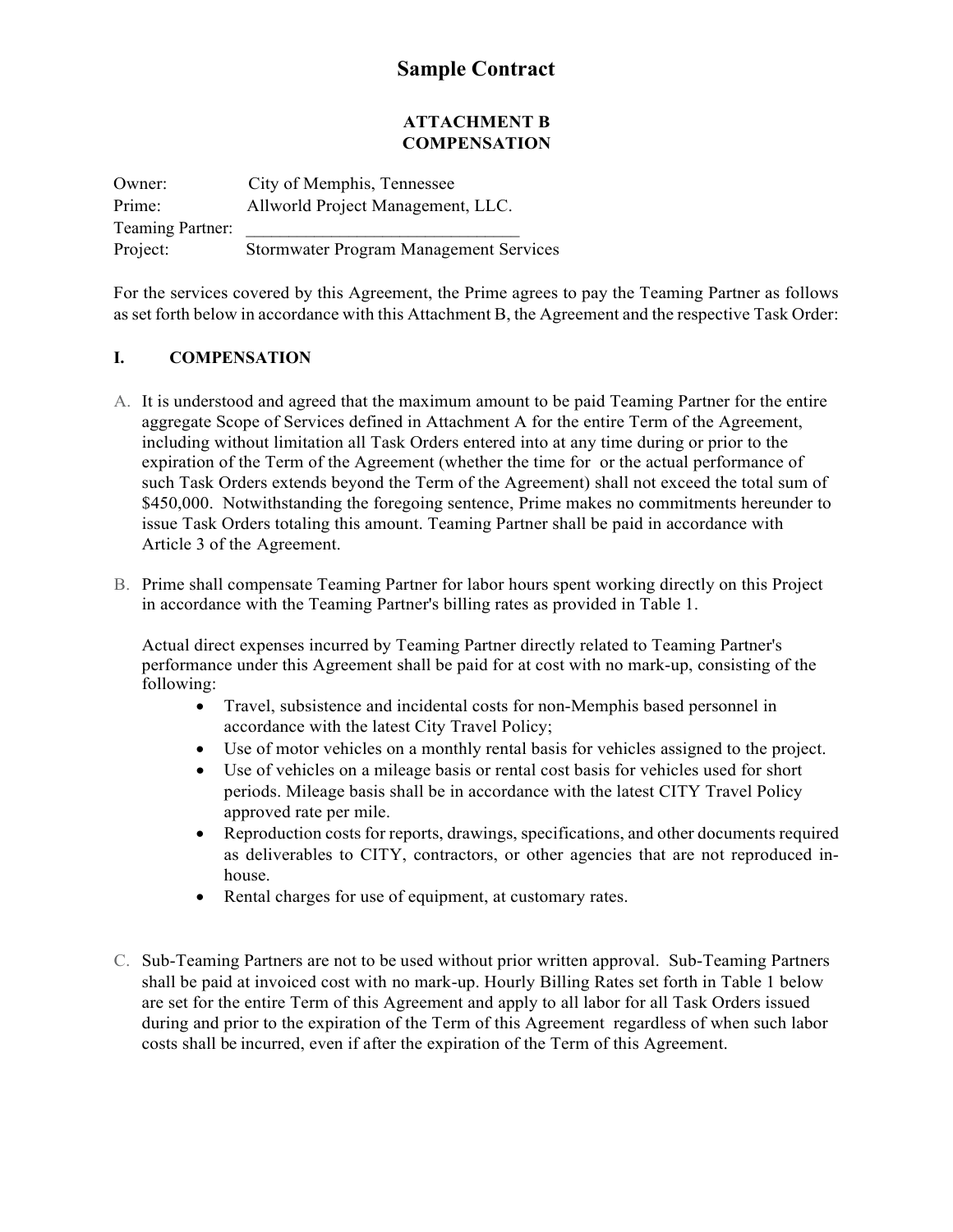#### TABLE 1 BILLING RATES

| <b>Schedule of Hourly Billing Rates</b> |                                   |                                  |                                  |                                  |
|-----------------------------------------|-----------------------------------|----------------------------------|----------------------------------|----------------------------------|
| <b>Personnel Grade</b>                  | <b>Present thru</b><br>06/30/2021 | 07/01/2021<br>thru<br>06/30/2022 | 07/01/2022<br>thru<br>06/30/2023 | 07/01/2023<br>thru<br>06/30/2024 |
|                                         |                                   |                                  |                                  |                                  |
|                                         |                                   |                                  |                                  |                                  |
|                                         |                                   |                                  |                                  |                                  |
|                                         |                                   |                                  |                                  |                                  |
|                                         |                                   |                                  |                                  |                                  |
|                                         |                                   |                                  |                                  |                                  |
|                                         |                                   |                                  |                                  |                                  |
|                                         |                                   |                                  |                                  |                                  |
|                                         |                                   |                                  |                                  |                                  |
|                                         |                                   |                                  |                                  |                                  |
|                                         |                                   |                                  |                                  |                                  |
|                                         |                                   |                                  |                                  |                                  |
|                                         |                                   |                                  |                                  |                                  |
|                                         |                                   |                                  |                                  |                                  |
|                                         |                                   |                                  |                                  |                                  |
|                                         |                                   |                                  |                                  |                                  |
|                                         |                                   |                                  |                                  |                                  |
|                                         |                                   |                                  |                                  |                                  |
|                                         |                                   |                                  |                                  |                                  |
|                                         |                                   |                                  |                                  |                                  |
|                                         |                                   |                                  |                                  |                                  |
|                                         |                                   |                                  |                                  |                                  |
|                                         |                                   |                                  |                                  |                                  |
|                                         |                                   |                                  |                                  |                                  |

- D. A list of personnel, their job classifications and hours billed, whose time are billed to this Project and copies of all direct expenses and outsourced or subcontracted billing costs shall be submitted with the appropriate invoice.
- E. Direct Costs shall be reimbursed at invoiced cost with no mark-up:
	- a. Sub-Teaming Partner costs
- F. Invoices submitted shall follow the example provide in Table 2.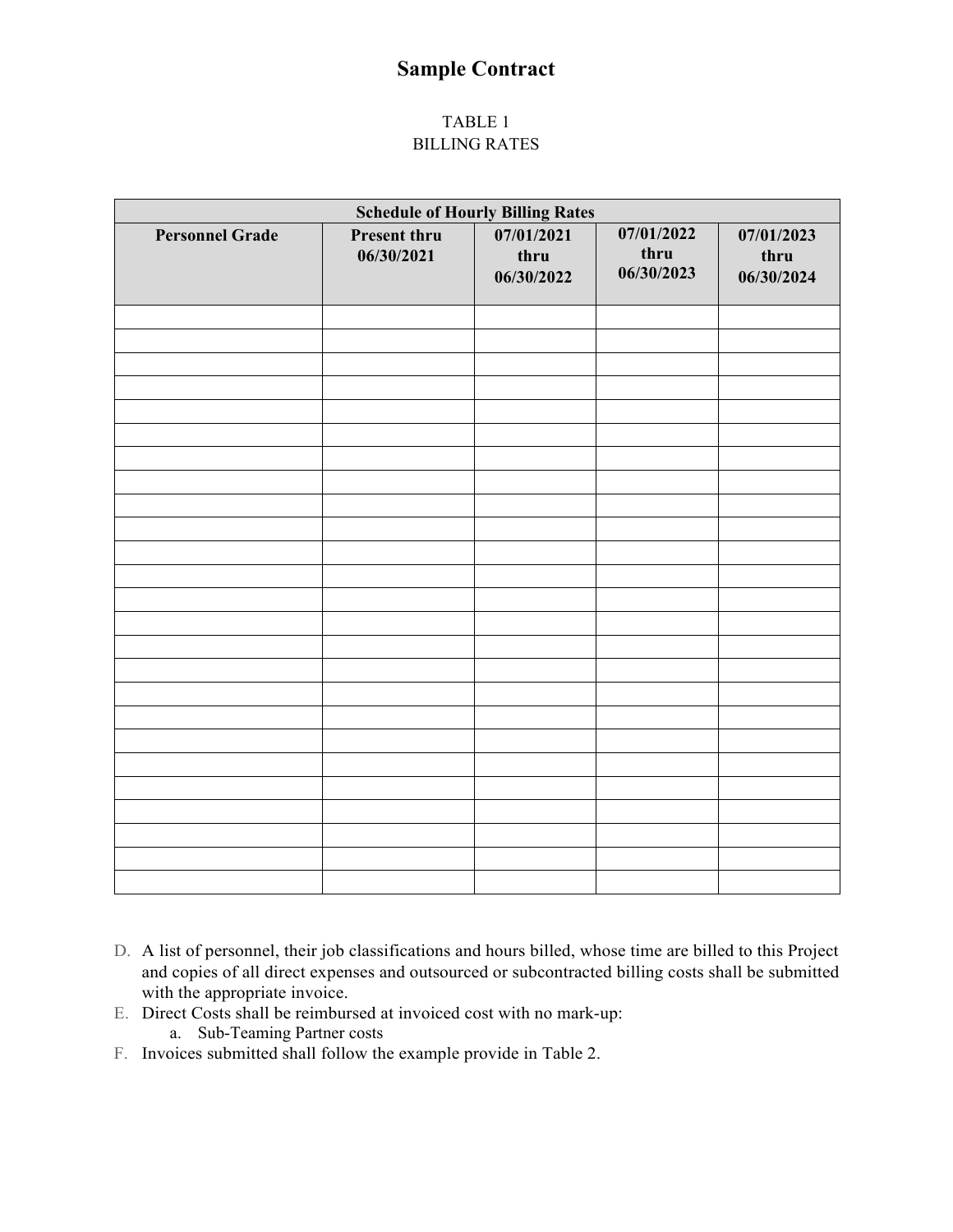### **Table 2**

Teaming Partner Invoice Example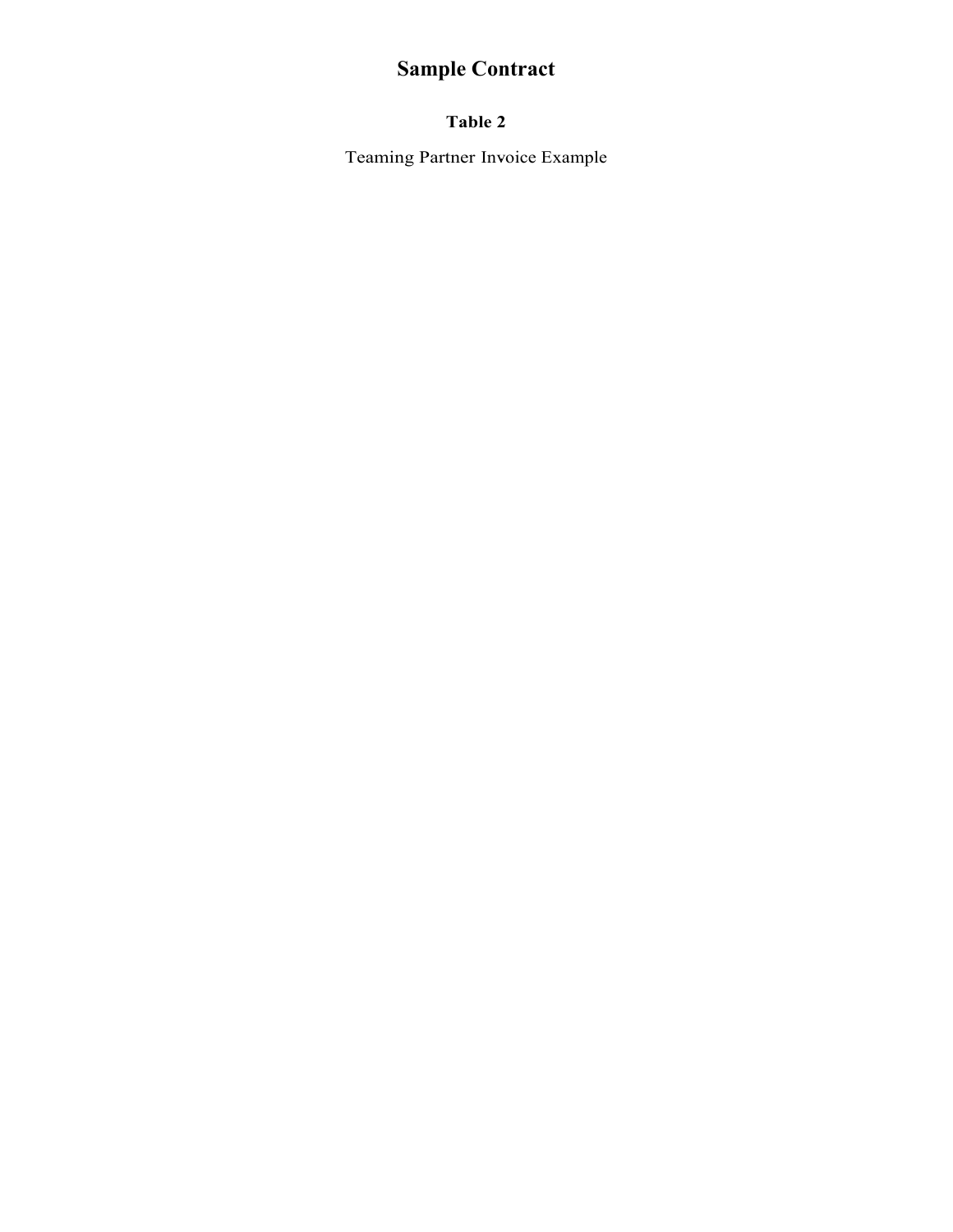#### **GENERAL INFORMATION AND REQUIREMENTS**

A. The Prime's project name, project number, and project phase number shall appear on all Teaming Partner monthly invoices as follows:

AWPM Project Name: Stormwater Program Management Services AWPM Project No.: 1704804

The following information is required on every invoice submitted. Invoices that do not contain this information will be returned unpaid.

| <b>Billing Summary</b>   |               |
|--------------------------|---------------|
| Total to Date            | \$            |
| % Complete of Task Order | $\frac{0}{0}$ |
| Previously Invoiced      | \$            |
| Current Invoice Due      | S             |
| Bal. of Task Orders      | ፍ             |

Invoices shall be submitted by hardcopy to the address below or electronically to the email address listed. Invoices not directed to one of these locations will be returned unpaid.

#### **Regular Mail:**

Allworld Project Management, LLC. 60 North BB King Memphis, TN 38103 Attn: Kimbra Bernard

#### **FedEx or Overnight Service:**

Allworld Project Management, LLC. 60 North BB King Memphis, TN 38103 Attn: Kimbra Bernard

**Email: kbernard@allworldmail.com** 

END OF ATTACHMENT B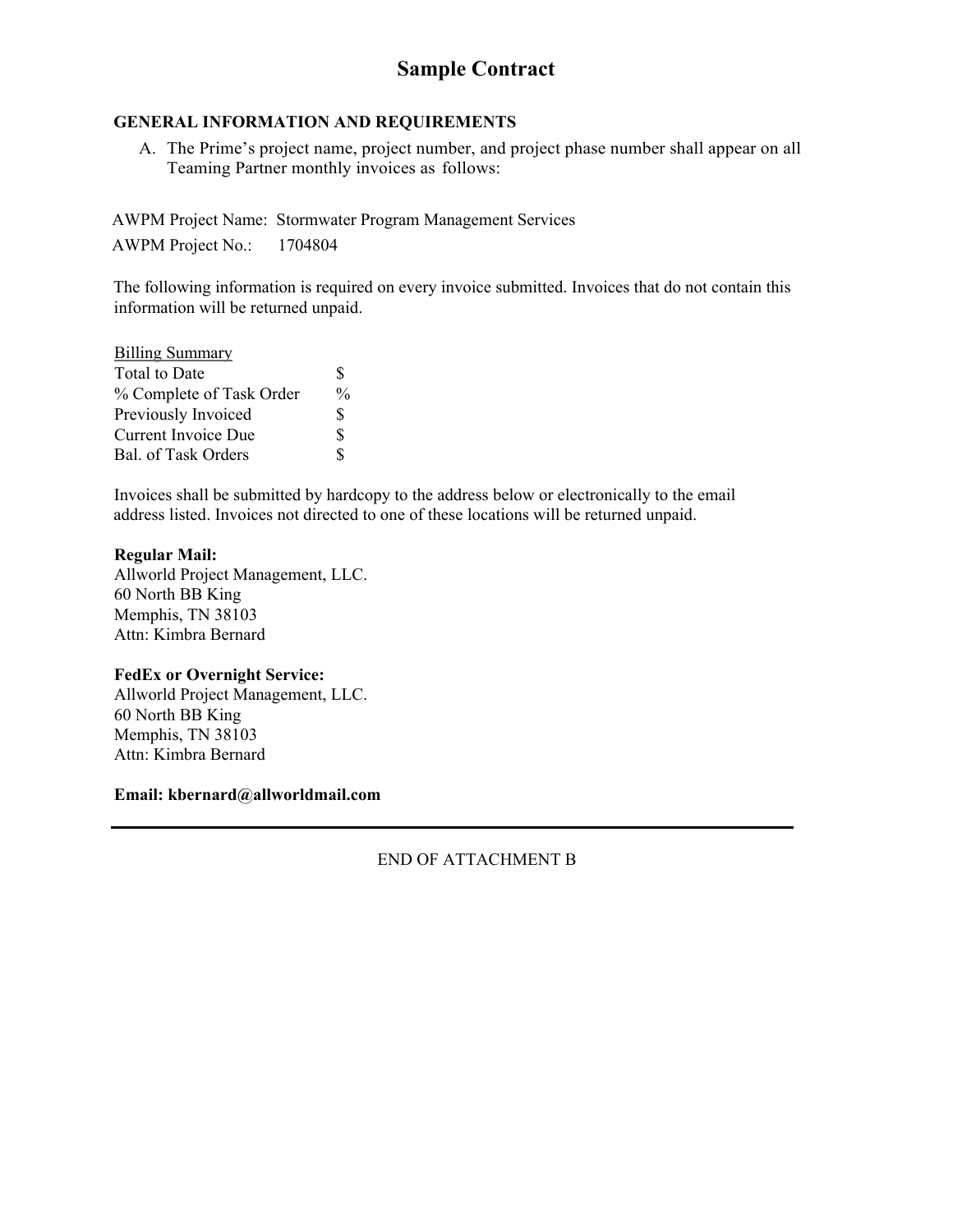### ATTACHMENT C TASK ORDER TEMPLATE

Pursuant to the terms and conditions of the Sub-Teaming Partner Agreement between the Allworld Project Management, LLC and **From Accord Accord Accord Prosect Management Services** related to the development and implementation of the City of Memphis Stormwater Management Program executed and made effective as of the day of  $\qquad \qquad$ , 2020, by and between Allworld Project Management, LLC ("PRIME") and ("TEAMING PARTNER"), PRIME and TEAMING PARTNER hereby agree to the following:

- A: Services or Work:
- B: Subcontractors:
- C. Commencement Date:
- D. Estimated Completion Date:
- E. Estimated Cost:
- F. Compensation:

TEAMING PARTNER shall be paid on the following basis: Time and Material

G. Additional Provisions applicable to this Task Order:

### H. Billing:

Commencing by the 5<sup>th</sup> day of each calendar month following execution of this Agreement, and monthly thereafter unless agreed more frequently, TEAMING PARTNER shall furnish PRIME with an invoice in accordance with the Compensation as set forth above incurred during the previous month under this Agreement.

Payments of invoices will be made within fifteen (15) days after the Prime has been paid by the Owner.

This Task Order and the above-referenced Agreement constitute the complete understanding of the parties with respect to the Services and Work specified herein. Terms and conditions contained in purchase orders, work orders, or other documents issued by PRIME with respect to the Services and/or Work shall be of no force and effect.

*IN WITNESS WHEREOF*, the parties have executed this Task Order effective upon the date of the execution of the last party to execute as indicated below.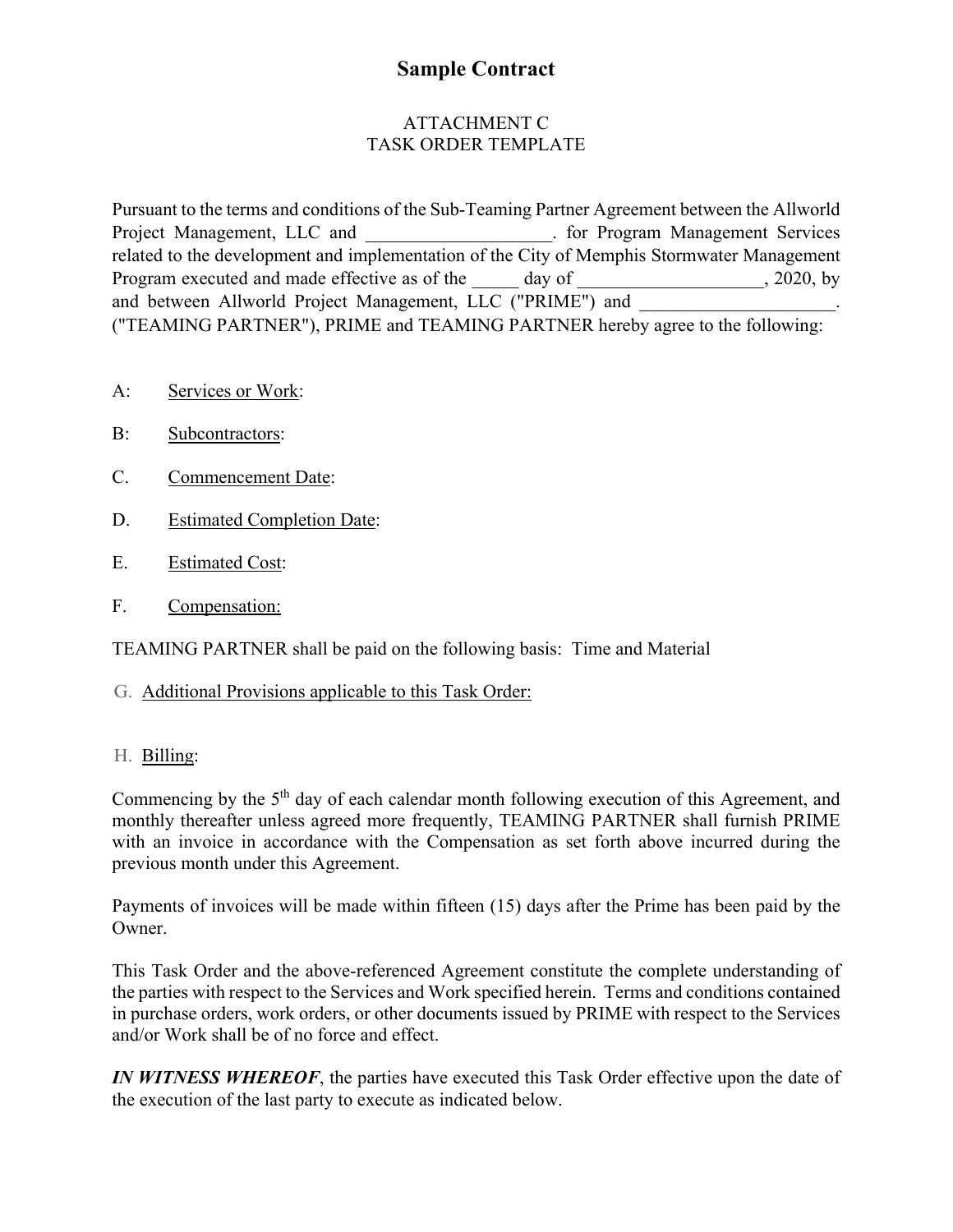| (PRIME)               | (TEAMING PARTNER)                         |
|-----------------------|-------------------------------------------|
|                       | By: $\qquad \qquad$                       |
| By:<br>(Name Printed) | By: $\frac{f(x)}{f(x)}$<br>(Name Printed) |
| Title:                | Title:                                    |
| Date:                 | Date:                                     |
|                       |                                           |

# **END OF ATTACHMENT C**

# **Remainder of Page Left Intentionally Blank**